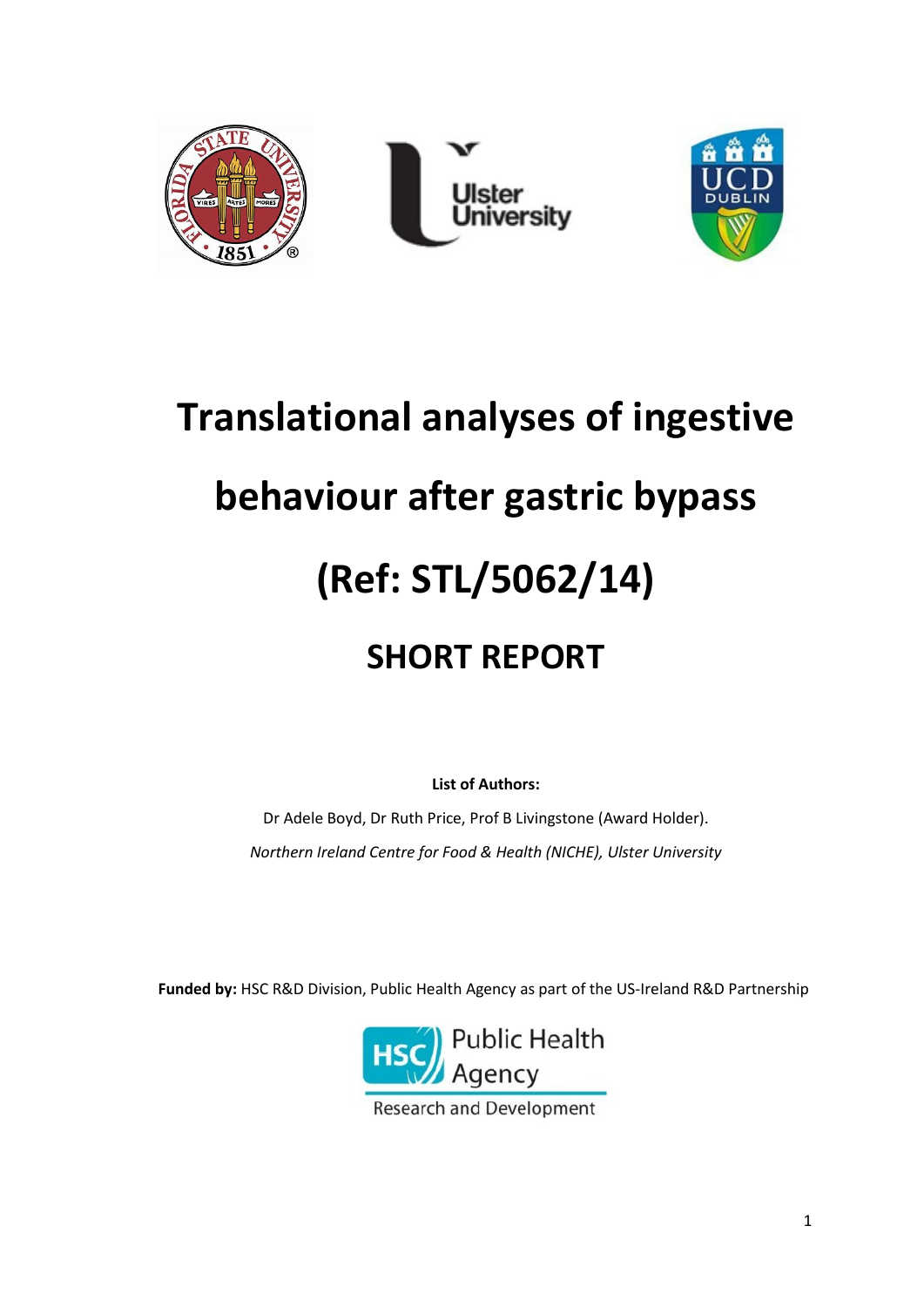## **CONTENTS**

| <b>EVIDENCE BRIEF</b>                                                  | 3        |
|------------------------------------------------------------------------|----------|
|                                                                        |          |
| Background                                                             | $4 - 5$  |
| <b>Aims and Objectives</b>                                             | $5-6$    |
| Methods                                                                | $6 - 12$ |
| Personal and Public Involvement (PPI)                                  | 12       |
| <b>Findings</b>                                                        | 12-21    |
| Conclusion                                                             | 21       |
| Practice and Policy Implications/Recommendations/<br>Pathway to Impact | 22       |
| References                                                             | 22       |
| Acknowledgements                                                       | 25       |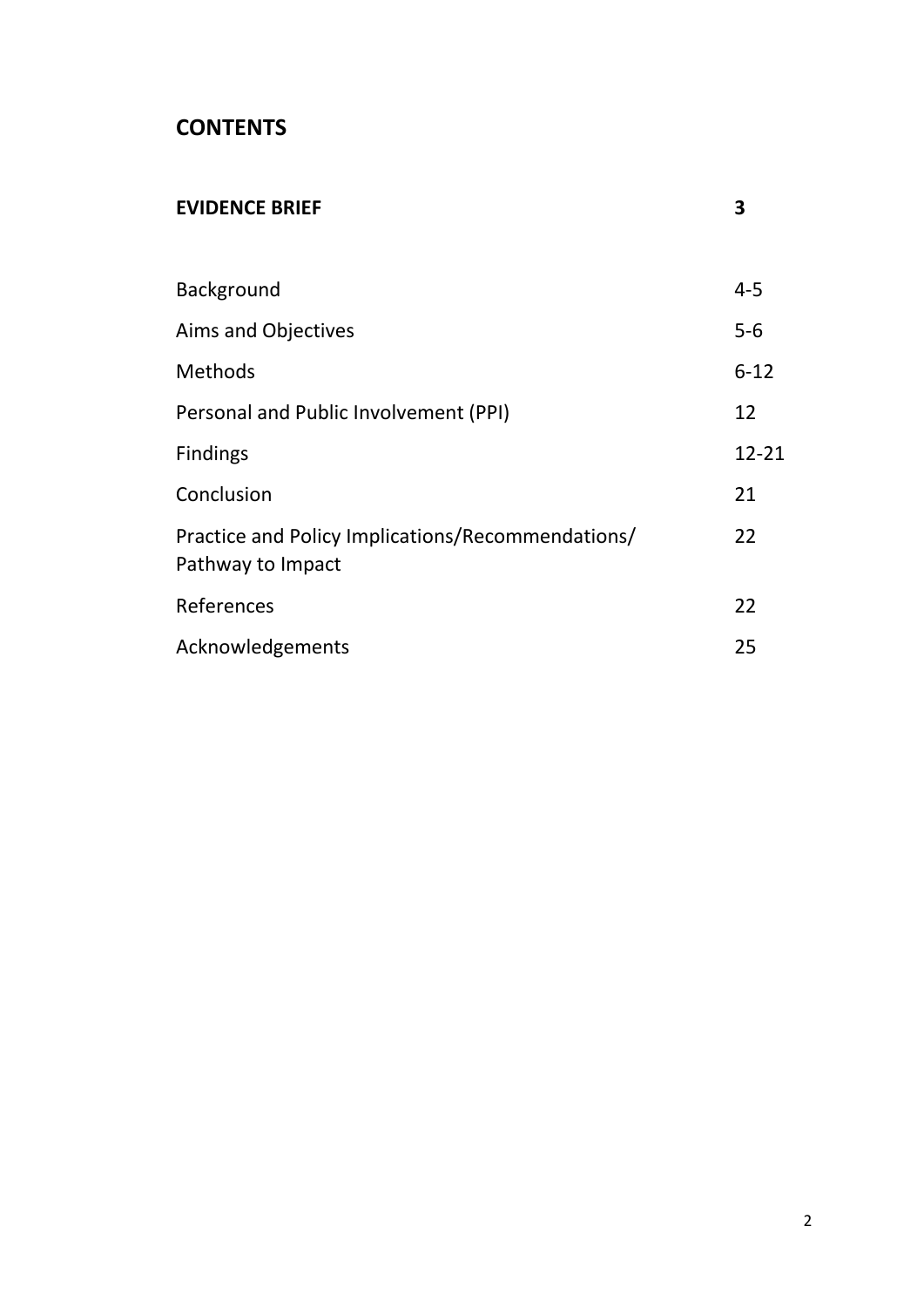#### **EVIDENCE BRIEF**

#### **Why did we start?**

Gastric bypass surgery (GBS) leads to significant and sustained weight loss and improved comorbidities in individuals with severe obesity. While reduced energy intake (EI) is the primary driver of weight loss, the underlying mechanisms of the weight change trajectory are not well understood. In particular, the evidence base has been constrained by a lack of fit-for-purpose methodology in assessing food intake coupled with follow-up studies that are of relatively short duration.

## **What did we do?**

We conducted a fully residential observational study using covert, objective methodology to evaluate changes in 24-hour food intake in patients (n=31) who underwent GBS at four time points (1 month pre-surgery and 3-, 12- and 24-months post-surgery), compared with weightstable controls (n=32). The main study outcomes included change in EI, macronutrient intake, food preferences, and eating behaviours (speed, frequency, and duration of eating). Other physiological changes that may influence EI and weight regulation including changes in body composition, circulating appetite hormones, resting metabolic rate, total energy expenditure and gastrointestinal symptoms were also evaluated.

#### **What answer did we get?**

While there was a reduction in overall mean EI, the outcomes of this study did not support the initial hypothesis that this is associated with macronutrient specific changes in food intake. Rather, the reduction in EI was primarily facilitated by the consumption of smaller amounts of the same foods as consumed pre-surgery, consumed more frequently.

#### **What should be done now?**

This study was the first to objectively measure food intake across multiple eating occasions in patients after GBS. Understanding which mechanisms contribute to a reduction in EI and weight loss following surgery could potentially help identify those individuals who are most likely to benefit from GBS as well as those that may need more targeted intervention to optimise their weight loss post-surgery. Furthermore, clarification of these mechanisms may also inform targeted approaches for non-surgical treatments of obesity and type 2 diabetes.

This study protocol and the employment of robust fit-for -purpose experimental tools present a unique opportunity to gain a better understanding of the **long-term** dynamics of food intake, food preferences and weight trajectory by following up this well-characterised cohort at 5 years post-surgery.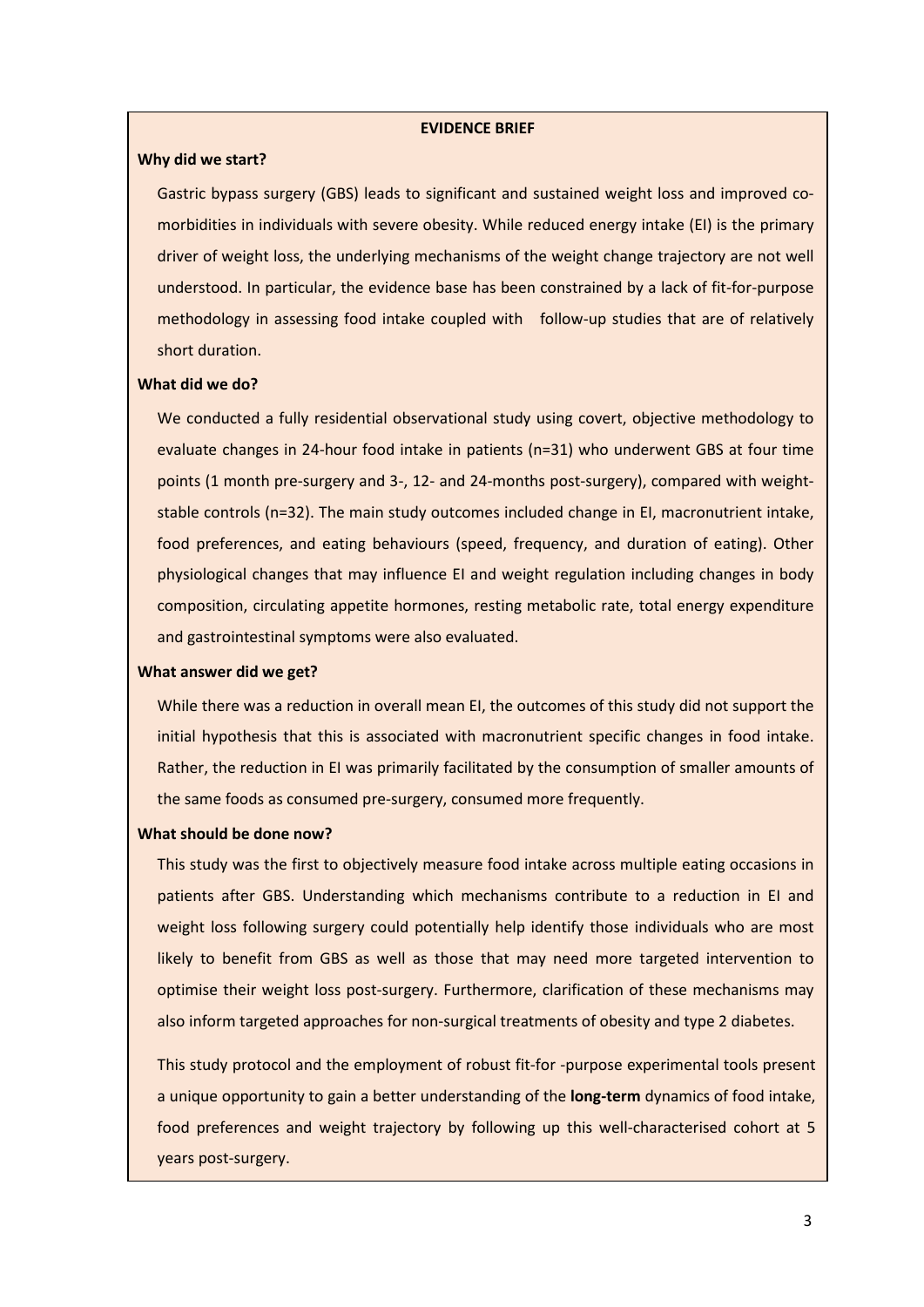#### **Background**

Gastric bypass surgery (GBS) is a safe, effective treatment for individuals with severe obesity (Colquitt *et al.* 2014) and leads to improvements in associated co-morbities including type 2 diabetes mellitus (T2DM) (Cummings *et al.* 2016) and cardiovascular disease (Chrotowska *et al.* 2013). The most frequently performed procedure is the Roux-en-Y Gastric Bypass (RYGB), and more recently the One-Anastomosis Gastric Bypass (OAGB) which are equally effective for both weight loss (Solouki *et al.* 2018), cardiovascular and quality-of-life outcomes, (Lee *et al.*  2005; Magouliotis *et al.* 2019).

The exact mechanism(s) underlying the profound weight loss and sustained weight maintenance remain elusive but involve a complex interaction between physiological, psychological, and behavioural factors. Although a decrease in energy intake (EI) is the main driver of weight loss (Warde-Karmar *et al.* 2004; Kruseman *et al.* 2010; Moize *et al.* 2013; Janmohammadi *et al.* 2019) this cannot be fully explained by purely restrictive and malabsorptive mechanisms (Abdeen and le Roux, 2016; Mahawar and Sharples, 2017). Other proposed mechanisms include changes in hunger and satiety (Morinigo et al., 2006; le Roux et al., 2007) caused by changes in circulating gut hormones (Falkén *et al.* 2011; Holst *et al.* 2018), changes in eating patterns such as reduced portion sizes without compensatory increases in meal frequency or duration (Zheng *et al.* 2009; Laurenius *et al.* 2012), shifts in dietary energy density (ED) (Laurenius *et al.* 2013) resulting from changes in food selection and/or changes in food preferences (Kenler *et al.*1990; Nielsen *et al.* 2019). Selective changes in macronutrient intakes and the associated impact on EI is a particularly contentious issue. Evidence from animal studies suggest that there is a postoperative decrease in fat and sugar intakes (le Roux *et al.* 2011; Mathes *et al.* 2015; Mathes *et al.* 2016; Hyde *et al.* 2020). However, the evidence from human studies regarding changes in relative macronutrient intake in the short-term is equivocal (Mathes and Spector, 2012), with studies variously reporting a decrease (Kenler *et al*., 1990; Olbers *et al*., 2006; le Roux *et al*., 2011) or no change (Brolin *et al*., 1994; Laurenius *et al*., 2012) in the intake of high fat/high sugar foods.

The elucidation of the underlying mechanisms of postoperative weight loss has been severely hampered by inconsistencies in bariatric research methodology and further compounded by differences in the analysis, interpretation and presentation of results (Coulman *et al*., 2013; Hopkins *et al*., 2015; Mocanu *et al*., 2019). In particular, there has been overwhelming reliance on and acceptance of the purported validity of subjectively reported food intake and food preference data without proper acknowledgement that biased food intake data are a fundamental obstacle in understanding the dynamics of food selection and intake following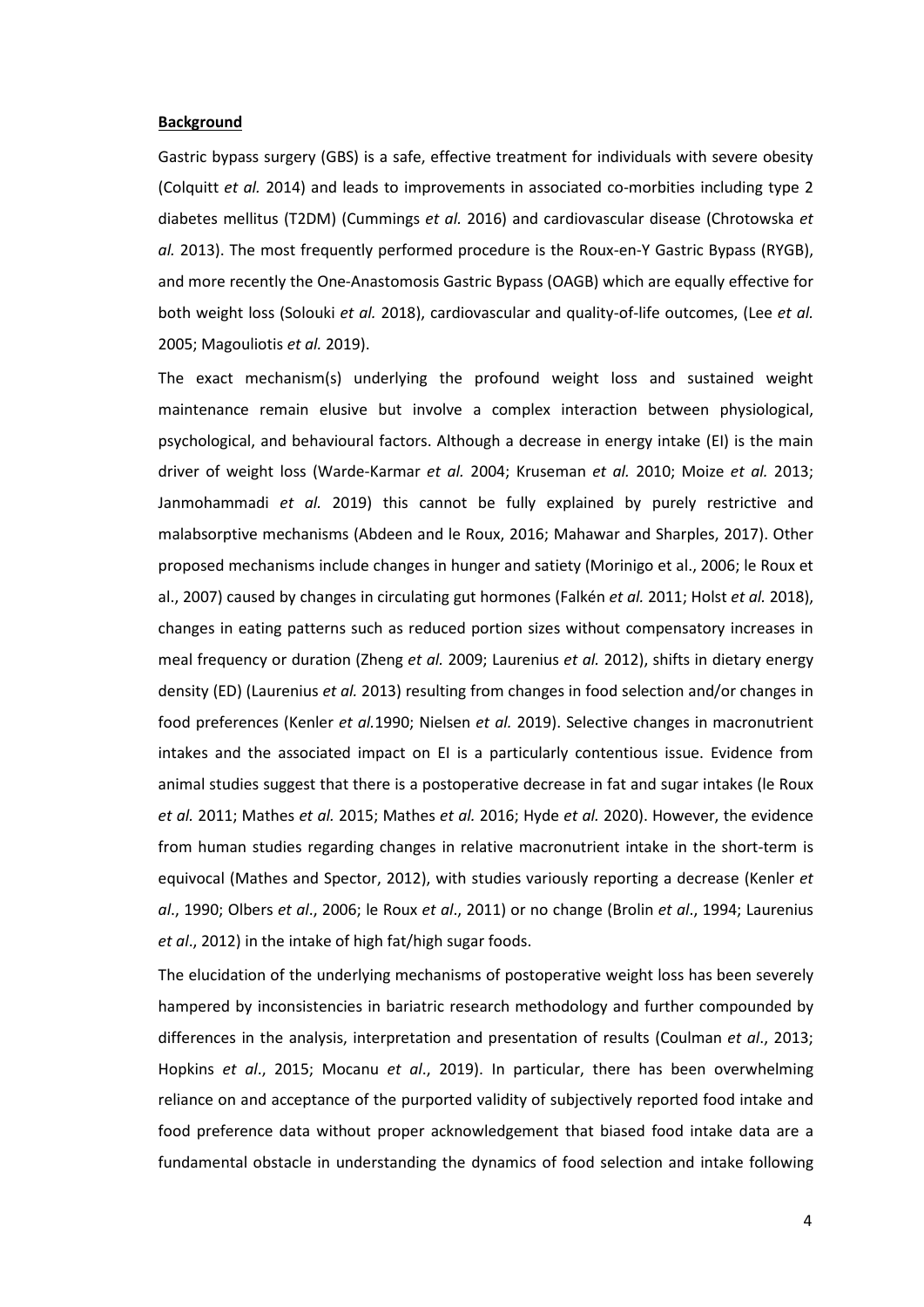GBS (Redpath *et al.,* 2021). To date, only one research group has objectively observed food intake behaviour in a bariatric surgery population (Nielsen *et al.,* 2017; Nielsen *et al*., 2018). The observed reduction in EI was non macronutrient specific and was accounted for by consumption of smaller portion sizes of the same foods that were consumed pre surgery. However, these potentially significant and independently validated findings are confined to one eating event which limits their extrapolation.

The integrity of the existing evidence base is further constrained by the frequency and duration of study follow-up. Most of the current evidence regarding post-operative EI is based on short-term (up-to 12 months post-surgery) and/or single time point studies. However, this is the stage when patients are losing significant weight and it is inconceivable that these studies could capture the dynamics of food intake behaviour and the subsequent impact on the longer-term weight trajectory.

Consequently, this study was specifically designed to address the above limitations by employing fit-for-purpose methodology in a fully residential setting to help clarify the mechanisms underpinning the dynamics of food selection and intake at four times up to 2 years post-surgery.

#### **Aims and Objectives**

This project forms part of a collaborative study between Ulster University, University College Dublin, and Florida State University and was funded by the US-Ireland Research and Development grant. The overall study, entitled 'Translational Analyses of Ingestive Behaviour After Gastric Bypass' brought together different, but complementary, state-of- the art experimental approaches to evaluate if the observed reduction in food intake following GBS is linked to a change in palatability of foods and/or is a learned adjustment in feeding behaviour by using direct measures of target behaviors in humans that can also be applied to animal models and vice-versa. The translational approach included the application of animal models (Florida State University), complemented by acute clinical studies in humans, which isolated the role of the gut hormone response (University College Dublin), and a fully residential observational study (Ulster University).

**Project specific study aim:** To evaluate the nature of the transition in food intake in patients who have undergone GBS during a dynamic phase of weight loss using covert and objective tracking of food intake and eating behaviours assessed under fully residential conditions. In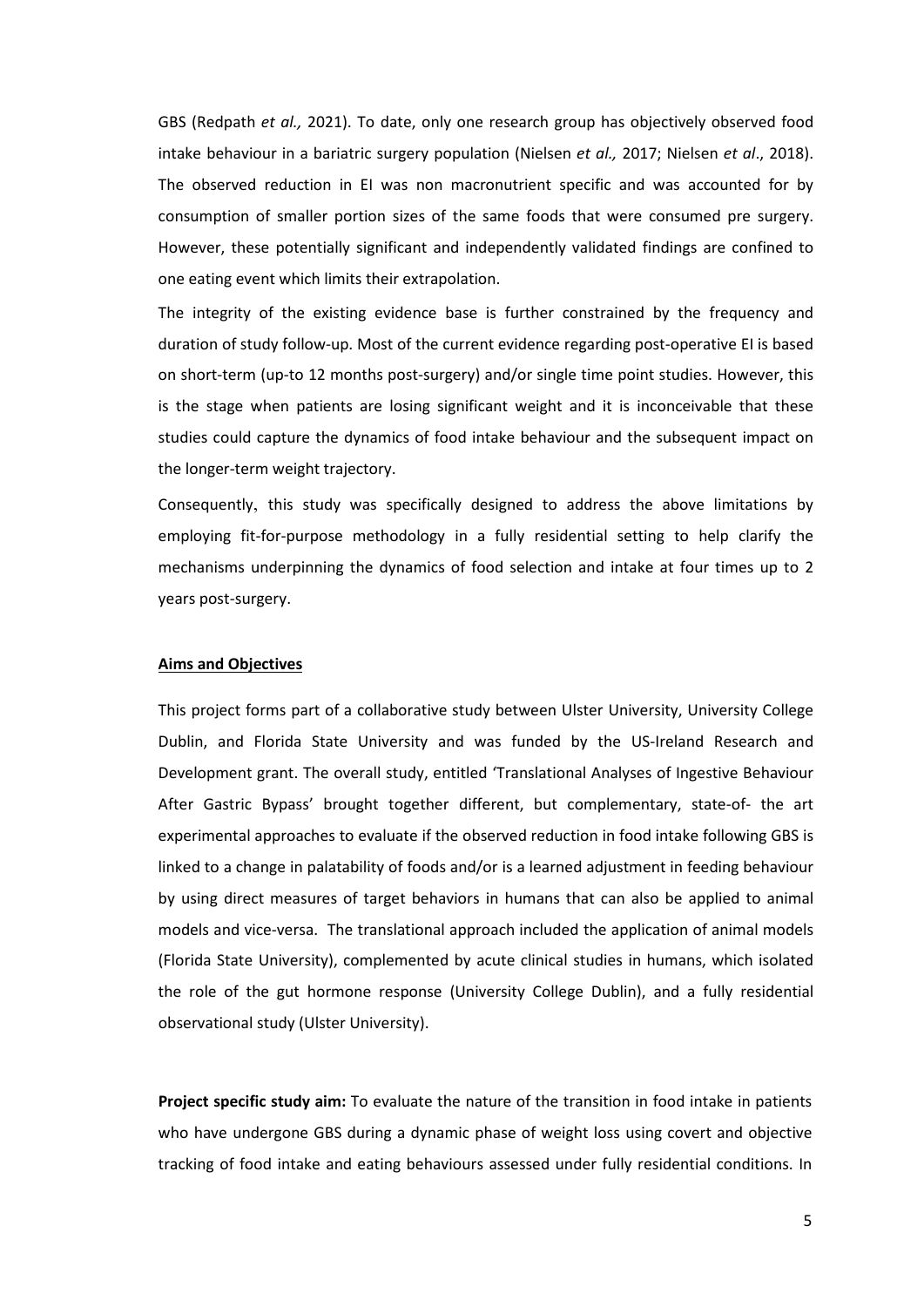addition, associations with Resting Metabolic Rate (RMR), free-living total energy expenditure (TEE), and body composition were evaluated. It was hypothesised that the interplay between the various dimensions of dietary intake, eating behaviour, energy expenditure and gut hormone responses are key in driving the weight change trajectory following GBS.

#### **Methods**

#### Recruitment

Patients scheduled to undergo GBS (n=34) and weight-stable controls (n=32) were recruited (Figure 1). Patients were referred for either RYGB or OAGB at several hospitals/health trusts across the United Kingdom (UK) and Republic of Ireland (ROI). Patients recruited from England were referred for surgery (provided by the NHS) by their General Practitioner, those recruited in Northern Ireland were self-referred and having their treatment privately, and patients from ROI were recruited from a group clinically selected to undergo GBS as part of a pilot programme for the management of T2DM. For all participants, the exclusion criteria were: <18yrs of age, pregnancy/lactation, food allergies/dietary restrictions and/or gastrointestinal conditions or medications that may affect food intake.

Control participants were weight-stable (>6 months) individuals time-matched to the patient group and with no planned weight changes recruited using email, social media and word-ofmouth recruitment methods.

For all participants, the exclusion criteria were: <18years of age, pregnancy/lactation, food allergies/dietary restrictions and/or gastrointestinal conditions or medications that may affect food intake.

#### Study Protocol

At four time points (1 month pre-surgery, 3-, 12- and 24- months post-surgery) participants undertook a 36hr residential period, starting late afternoon on day 1 and ending at lunchtime on day 3, in the Human Intervention Studies Unit (HISU) within the Nutrition Innovation Centre for Food and Health (NICHE), Coleraine Campus, UU. The covert monitoring of 24h food intake, began on the morning of day two (~7am) until bedtime (11pm). Participants remained in the HISU for the duration of each study visit but with access to a range of sedentary activities including reading and crafts, with televisions in communal areas and bedrooms. An overview the residential visit protocol is provided in Table 1.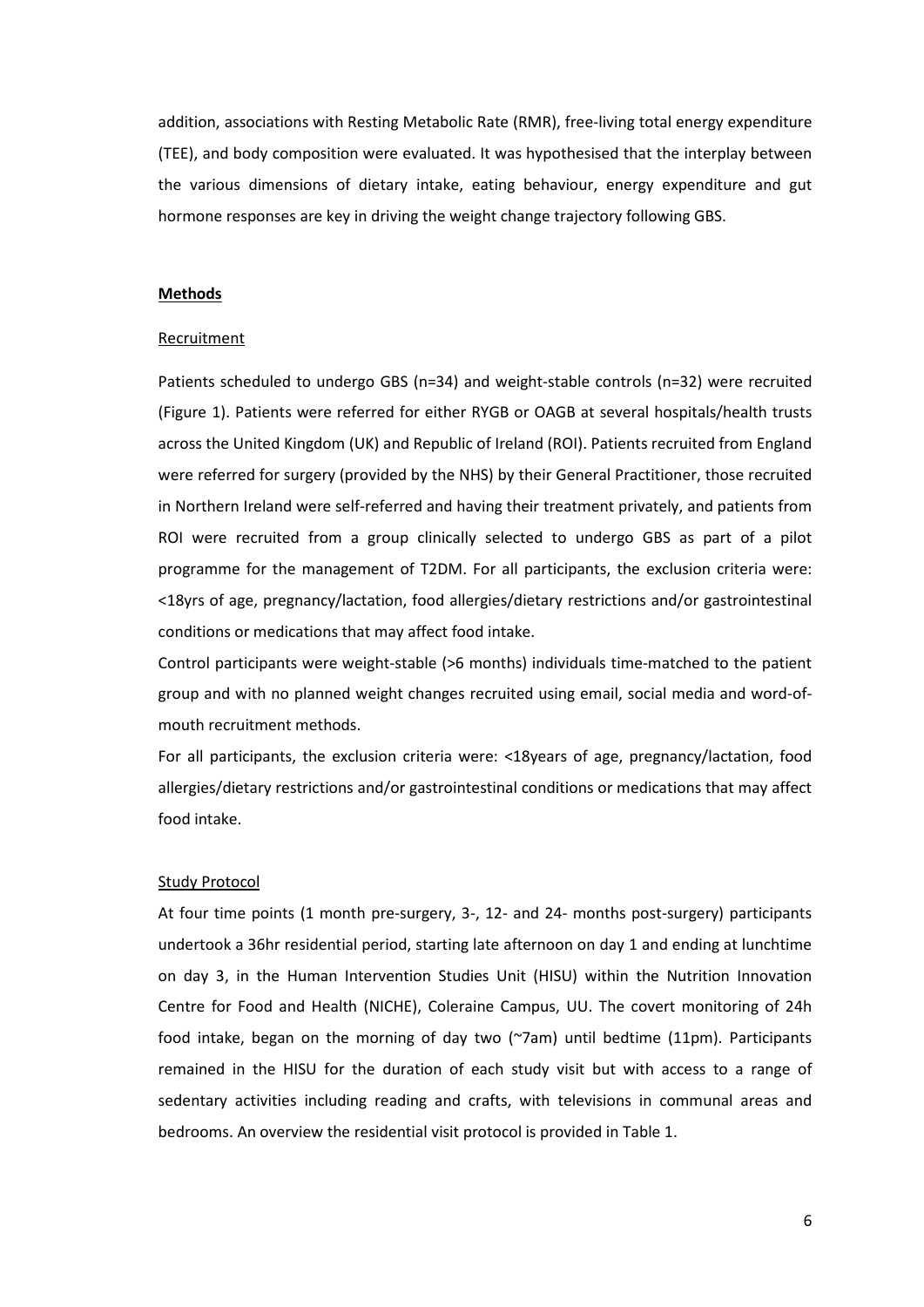

**Figure 1: Overview of participant recruitment, progression, and retention. NHS** National Health Service **ROI** Republic of Ireland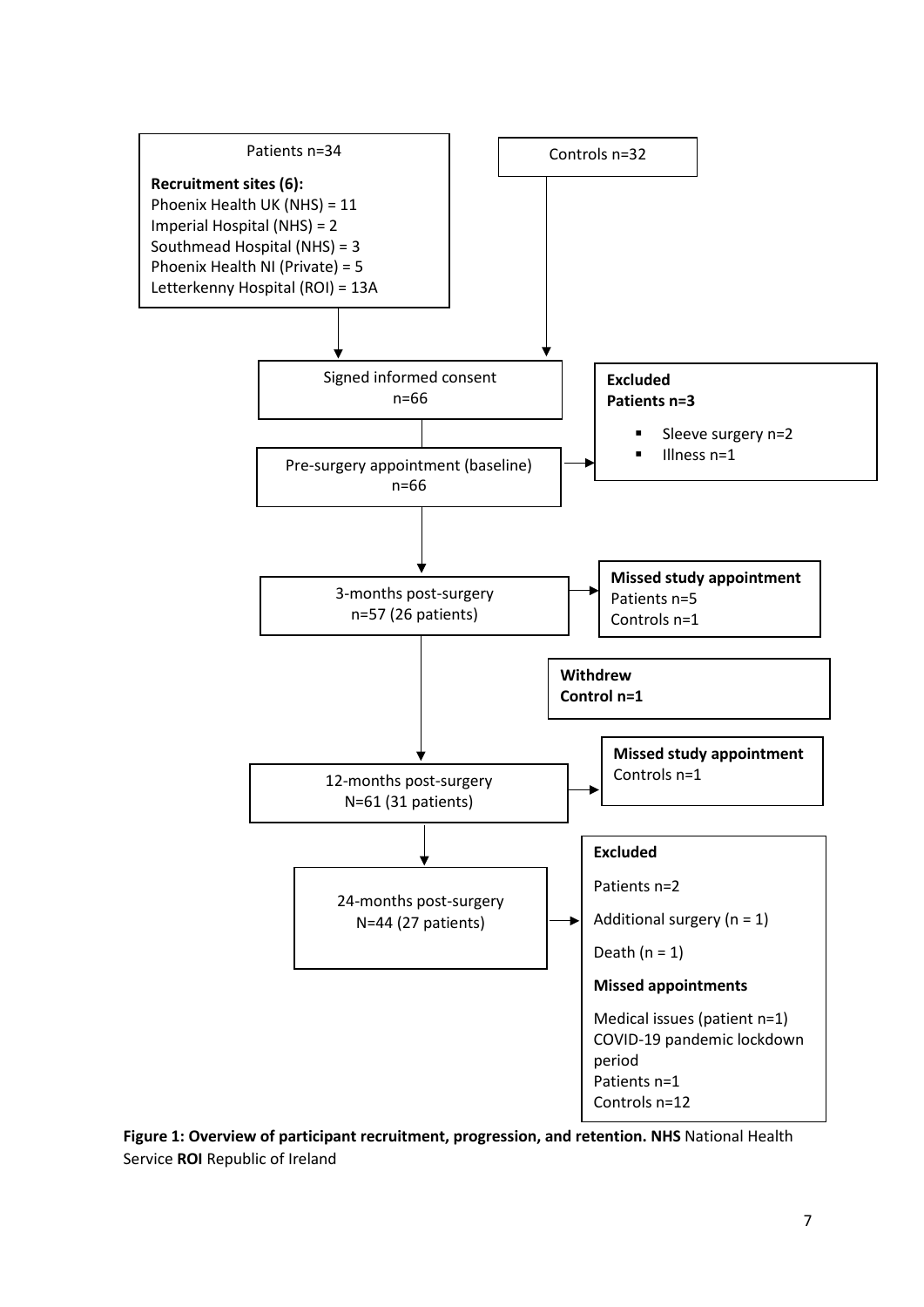**Table 1: An overview of the residential visit protocol\$**

| Day 1                                                                                                                                                                                                                                                                                               | Day 2                                                                                                                                                                                                                                                                                                                                                                                                                                                                                     | Day 3                                                                                                                                                                                                                                                                                                                                                                                                                                                                                                          |
|-----------------------------------------------------------------------------------------------------------------------------------------------------------------------------------------------------------------------------------------------------------------------------------------------------|-------------------------------------------------------------------------------------------------------------------------------------------------------------------------------------------------------------------------------------------------------------------------------------------------------------------------------------------------------------------------------------------------------------------------------------------------------------------------------------------|----------------------------------------------------------------------------------------------------------------------------------------------------------------------------------------------------------------------------------------------------------------------------------------------------------------------------------------------------------------------------------------------------------------------------------------------------------------------------------------------------------------|
| Arrive late<br>٠<br>afternoon/evening<br>Standardised dinner<br>$\blacksquare$<br>provided if requested<br>Doubly labelled water<br>$\blacksquare$<br>(DLW) measurement<br>of total energy<br>expenditure. Baseline<br>urine sample collected<br>from subset of<br>patients (n=7)<br>Fast from 10pm | Resting metabolic rate on<br>٠<br>waking (participant-defined<br>wake up time; ~6am-8am)<br><b>Buffet breakfast</b><br>24h ad-libitum access to<br>٠<br>food throughout<br>measurement period<br>Body composition<br>٠<br>measurements<br>DLW administered to<br>$\blacksquare$<br>subset of patients (n=7)<br>Medication use/<br>gastrointestinal symptoms<br>Questionnaires*<br>Qualitative discussion (final<br>$\blacksquare$<br>time-point only)<br>Fast from 11pm<br>$\blacksquare$ | Fasted (28ml) blood draw*<br>٠<br>60 mins allocated to eat a<br>$\blacksquare$<br>standardised breakfast<br>90 min postprandial (8ml)<br>٠<br>blood draw*<br>Leeds Food Preference<br>$\blacksquare$<br>Questionnaire<br>24h post-DLW urine<br>$\blacksquare$<br>sample collected from sub-<br>set of patients (n=7) $f^*$<br>End of visit $(^{2}1pm)$<br>7d free living physical<br>٠<br>activity assessment using<br>Actigraph monitors from<br>sub-set of patients from<br>Day 3-Day 10 (n=7) <sup>*f</sup> |

 $\frac{1}{2}$ Protocol conducted at -1 month, 3 month, 12 month & 24 month post-surgery; \*additional measures included;<br> $\frac{1}{2}$ under free living conditional codditional spot-vripe semples collected at Day 7.8, Day 14. under free living conditions;  $\hat{}$ additional spot urine samples collected at Day 7 & Day 14.

## **Food provision**

Prior to the baseline visit, all participants completed a food choice questionnaire consisting of 96 food items listed in random order and representative of 6 macronutrient (expressed as %energy) mix groups (high fat/low fat, high complex carbohydrate/low complex carbohydrate, high simple sugar/low simple sugar, high protein/low protein; Table 2). The purpose of the questionnaire was to identify a personalised menu based on the highest expressed hedonic response within each food group (9 foods from each of the 6 groups). The **same** personalised menu of 54 foods were then provided at each time point.

## **Table 2. Macronutrient paradigm for the foods presented to study participants**

|                 | <b>High Simple Sugar</b>                   | <b>High Complex</b><br>Carbohydrate       | <b>High Protein</b>                    |
|-----------------|--------------------------------------------|-------------------------------------------|----------------------------------------|
| <b>High Fat</b> | $n=9$                                      | $n=9$                                     | $n=9$                                  |
|                 | Fat >40% energy<br>Sugar > 30% energy      | Fat >40% energy<br>CCHO >30% energy       | Fat >40% energy<br>Protein >13% energy |
|                 | e.g. chocolate muffin,<br>twirl, ice cream | e.g. croissant, steak<br>pies, apple pies | e.g. peanuts, bacon,<br>cheese         |
|                 | $n=9$                                      | $n=9$                                     | $n=9$                                  |
| Low Fat         | Fat <20% energy<br>Sugar >30% energy       | Fat <20% energy<br><b>CCHO &gt;30%</b>    | Fat <20% energy<br>Protein >13% energy |
|                 | banana,<br>grapes,<br>e.g.                 | e.g. sesame bagel, white                  | e.g. ham, Quorn, fat-                  |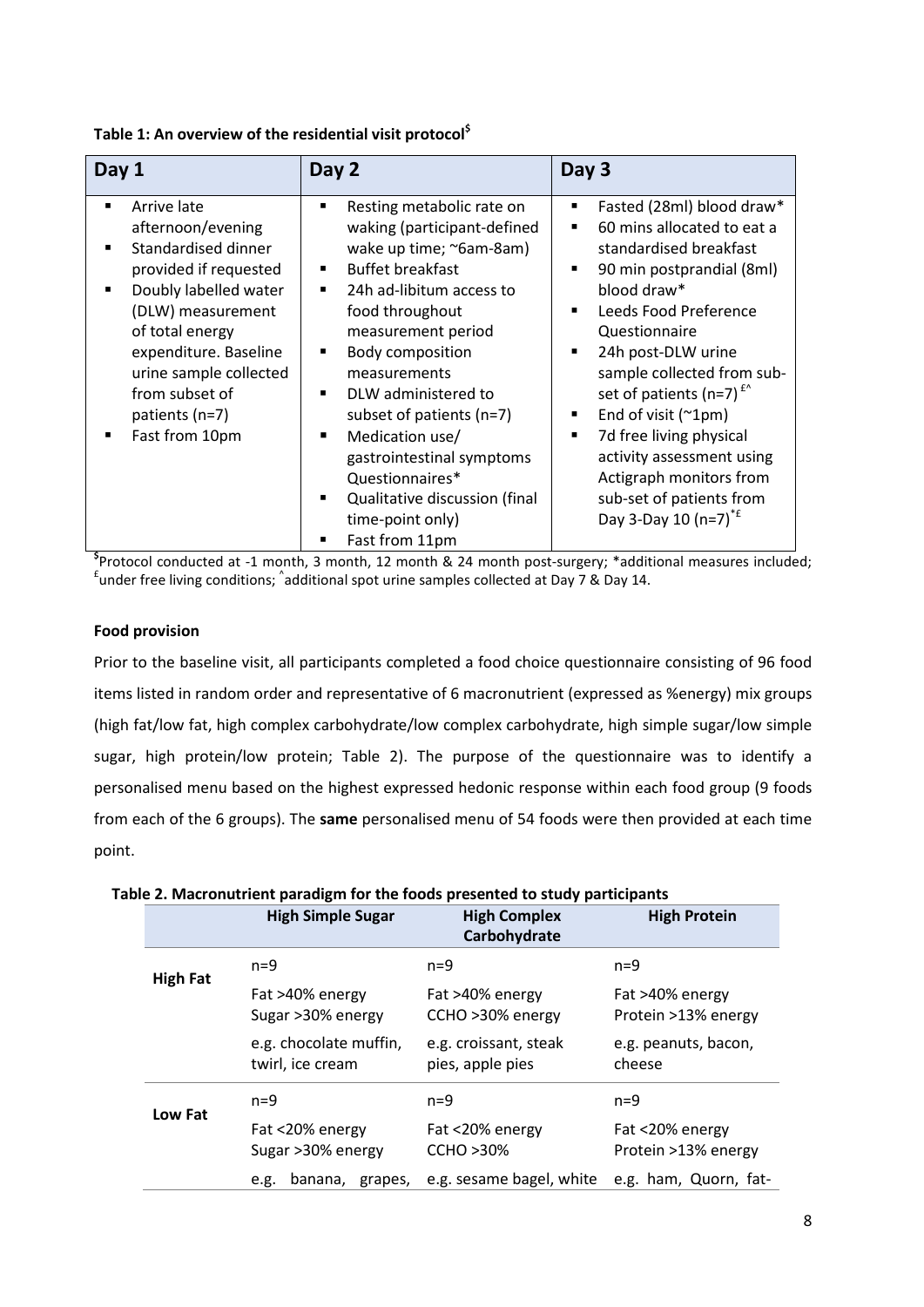sugar-free meringues bread, sugar-free jelly free cottage cheese,

Foods were presented in different formats; hot and cold traditional 'breakfast' foods (n=6) were presented as a buffet, while lunch/snack foods (n=36) were available ad-libitum from each participant's assigned refrigerators and cupboard for storing non-perishable foods/beverages. Evening meals (n=12 dishes) were selected from individually tailored menus featuring hot savoury dishes (n=6) and desserts (n=6) with no restriction on the number of choices that could be made. Participants were advised to consume only the foods provided to them and not to share food items. Researchers were not present while participants were eating. Meal and snack times were not researcher prescribed in advance, rather participants could select to eat at time(s) of their choosing.

#### Outcomes

#### **Dietary Intake**:

Following an overnight fast from 10 pm (Day 1) the ad-libitum food intake of each participant was directly and covertly measured from approximately 7am to 11 pm (Day 2) by weighing all foods before serving together with leftovers. At the end of each visit, the bins in the participants' bedrooms were checked for empty food packages and any leftover foods or drinks that were taken from the participants fridge/cupboard. These food items were also weighed and recorded. The food intake at each time point was verified using the CCTV.

Dietary intake data were computer analysed using a database developed specifically for this study. Outcome measures were total EI (MJ/d), energy density (ED) (defined as kJ/g of food and energycontaining beverages consumed) and relative macronutrient (%EI) and macronutrient mix group (%EI) intake.

#### **Food intake behaviour:**

CCTV footage also enabled the measurement of a number of eating behaviours including:

• Eating frequency (n): A discrete eating occasion



was defined as a continuous period of eating (where at least 210kJ(50kcals) was consumed) that was terminated with a pause of >5 minutes between eating episodes.

• Eating duration (min), size of eating occasions (g, kJ) and rate of eating (g/min, kJ/min)

• Timing of eating: eating occasions were subsequently divided into 4-hour eating periods (epochs); namely epoch 1: 7-11am, epoch 2: 11.01am-3pm, epoch 3: 3.01–7pm, epoch 4: 7.01-11pm.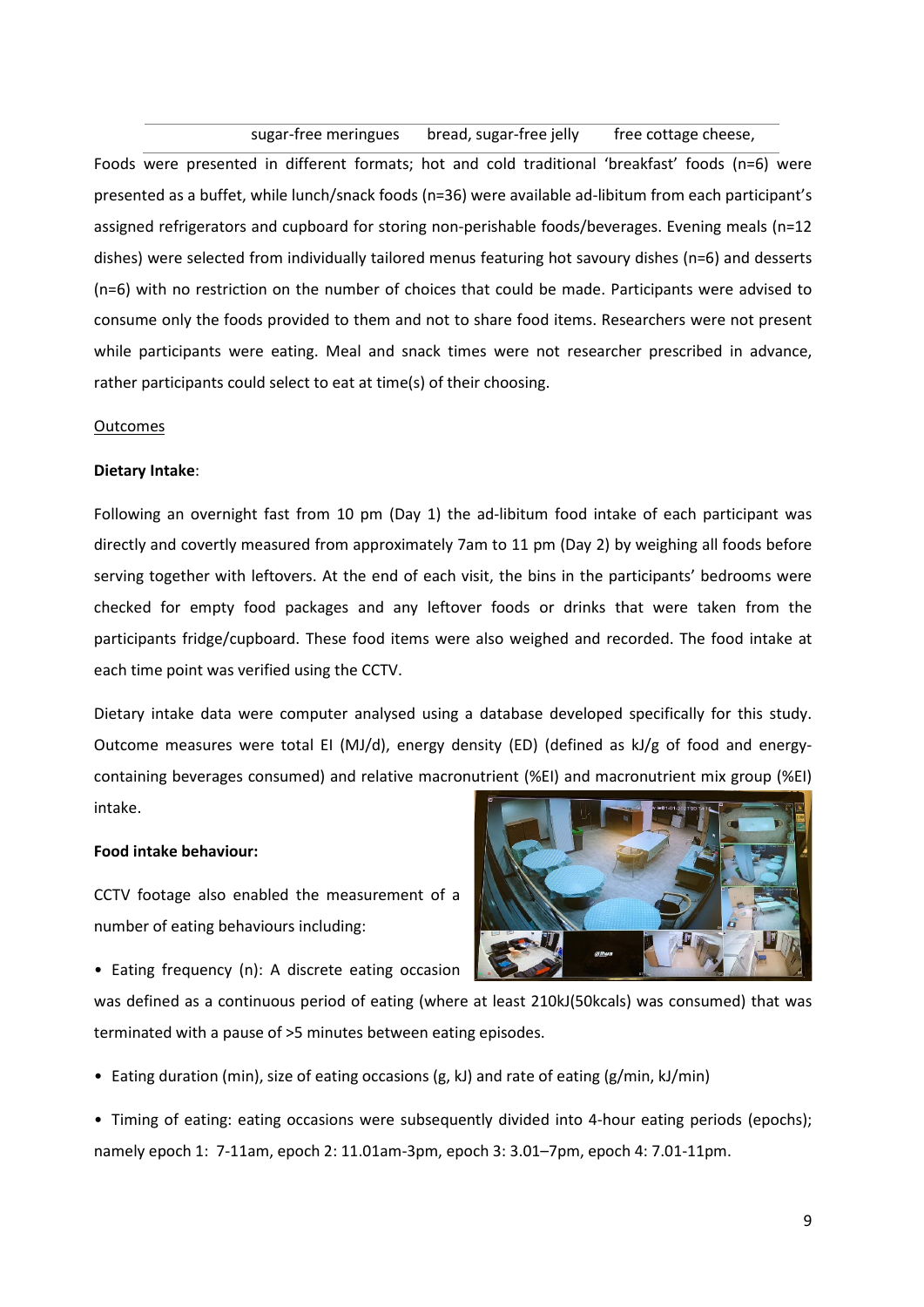## **Food Preferences:**

Prior to leaving the HISU on day 3 and 2 hr after breakfast after all other dietary measurements had been completed, participants completed the Leeds Food Preference Questionnaire (LFPQ) (Finlayson et al. 2008). This questionnaire has been validated in different populations (Alkahtni et al., 2016; Oustric et al., 2020) and has been previously used to measure food preferences in individuals with obesity (Dalton et al., 2013; Blundell et al., 2017).

The LFPQ is a computer-based measure of both explicit and implicit components of food preference and is a validated measure of food 'liking' (hedonic pleasure) and food 'wanting' (desire to consume) of a range of common high-/low-fat, sweet/savoury food items.

## **Energy expenditure**

## 1. **Total Energy Expenditure (TEE)**

TEE was measured under free-living conditions over 14 consecutive days by the doubly labelled water (DLW) method (Schoeller and van Santen, 1982; Westerterp, 2017) in a subgroup of patients (n=7). TEE is estimated by enriching the participant's body water with two stable isotopes: deuterium  $(^{2}H_{2})$  and oxygen-18  $(^{18}O)$  and determining the difference in elimination rate between both isotopes. The method is based on the principle that  ${}^{2}H_{2}$  is eliminated as water, corresponding to water output, and  ${}^{18}O$  exits the body as both water and expired  $CO<sub>2</sub>$  with the difference between the elimination rates providing a measure of  $CO<sub>2</sub>$  production from which the mean TEE over the measurement period is calculated using classical indirect calorimetric equations.

## 2. **Resting Metabolic Rate (RMR):**

RMR (the rate at which the body uses energy while at rest to maintain vital functions such as breathing and keeping warm) was measured (over 8 minutes) under standardised conditions on the morning of Day2 by an open-circuit portable indirect calorimeter (ECAL, Metabolic Health Solutions). Values were calculated as energy requirement per day (MJ/day) as well as on a per kg body composition basis (kJ/kg body weight, kJ/kg lean body mass, kJ/kg fat mass).

## 3. **Energy cost of Physical Activity**

The Physical Activity level (PAL) was calculated as: PAL= TEE/RMR.

## **Body Composition:**

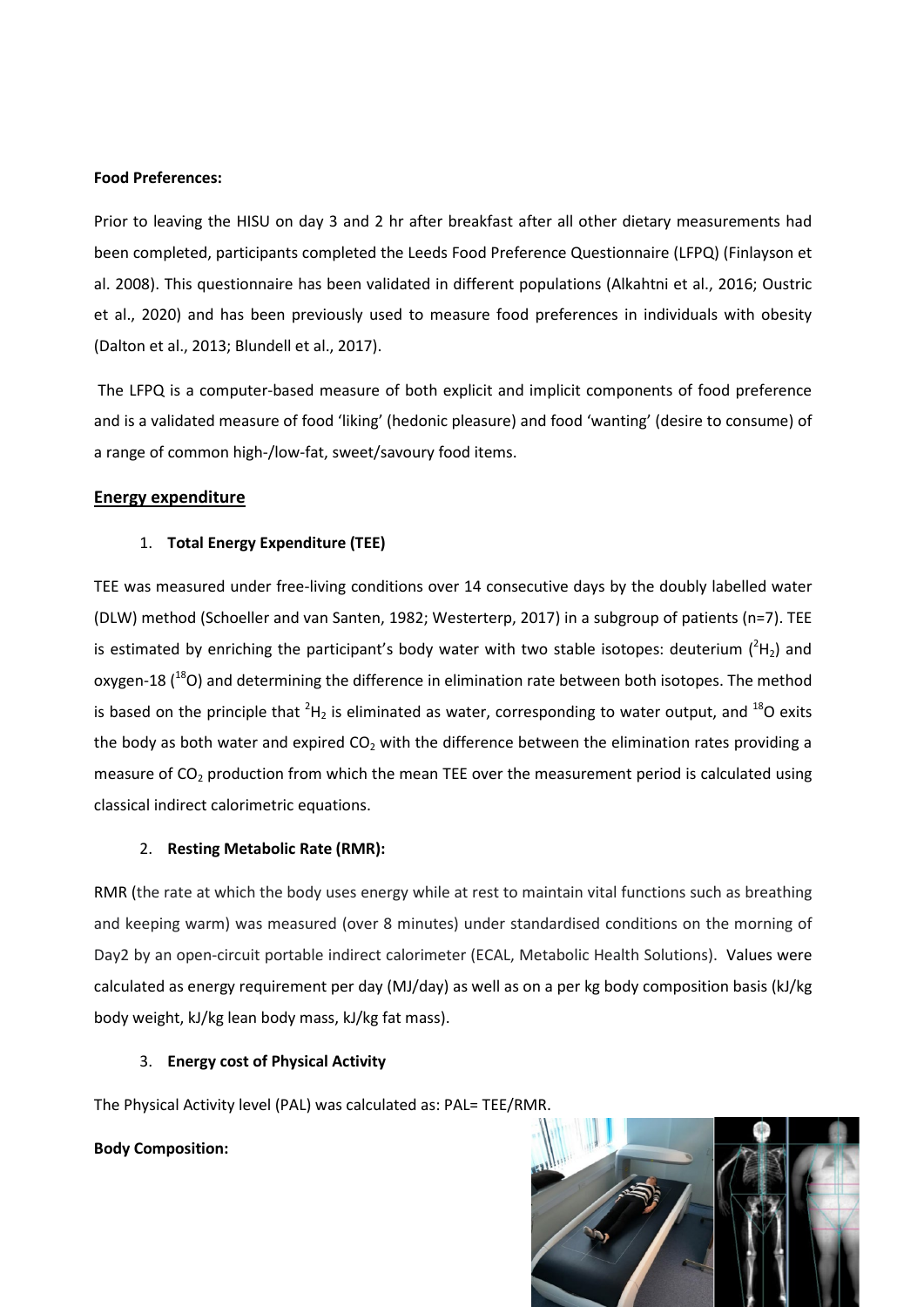Body weight (kg) and body composition (Fat Mass (FM), Lean Body Mass (LM) and Visceral Adipose Tissue (VT)) were assessed under standardised conditions on Day 2 of each study visit using the total body GE Lunar iDXA scan (GE Healthcare, USA). A qualified and experienced radiographer verified all the scans.

#### **Medical Information:**

At each study time point researchers recorded participants' medical information including any preexisting medical conditions and details of any medications and dietary supplements taken.

#### **Qualitative Data**

Semi-structured interviews were carried out at each participant's (n=31) final visit at 24 months postsurgery. The interview consisted of 10 subject domains to gain an insight into the complexity of patients' ingestive behaviours following GBS and the barriers and facilitators of weight loss. The influence of surgery on personal relationships, personal and professional support received and factors which were perceived to contribute to individual weight loss success or lack thereof was also assessed.

The interviews were professionally transcribed and systematically coded to identify potential themes using inductive thematic analysis (Braun and Clarke, 2014).

#### **Statistical Analysis:**

Statistical analyses were completed using IBM Statistical Package for the Social Sciences (SPSS) for windows. Continuous variables are reported as means ±SEM while categorical variables are presented as a number and percentage (n (%)) unless otherwise stated. Data were tested for normal distribution and log10 transformed where necessary. For all outcomes, available-case analysis was used. Where participants had missed an interim study visit, missing-value regression imputation was used where possible (when adjusted R2 value >0.5) to predict results rather than exclude them from analyses. Oneway and two-way repeated measures Analysis of Variance (ANOVAs) were used to determine changes in overall group means (patients *vs* control participants) following gastric bypass surgery. Subsequently, Bonferonni post-hoc tests (controlling for multiple comparisons) were conducted to explore valid multiple pairwise comparisons within the dataset. Significance was considered at the p=0.05 level.

#### **Ethical considerations**

This study was approved by the West of Scotland Research Ethics Service (REC16/WS/0056, IRAS 200567) and registered as a clinical trial (clinicaltrials.gov; NCT03113305). To divert attention from the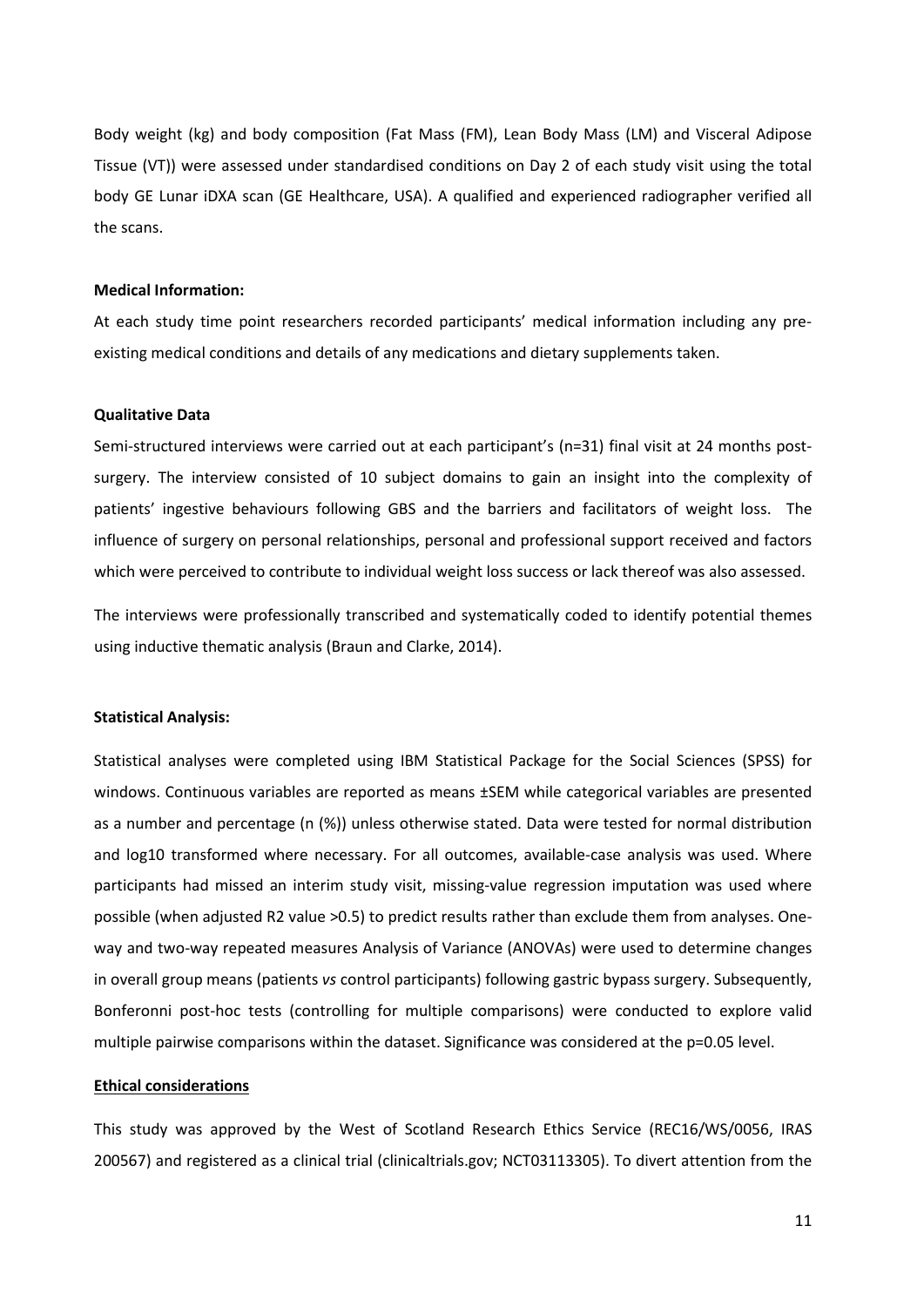main purpose of the study, participants were informed that the primary purpose of the study was to measure changes in RMR following gastric bypass surgery and will be debriefed during the dissemination of study findings. Participants were fully informed of and consented to the presence of CCTV monitoring.

#### **Personal and Public Involvement (PPI)**

Patients were engaged in the design stage of the study and made valuable contributions to the study Participant Information Sheet. They were also involved in the development stage of the qualitative aspect of the study by engaging in preliminary work at 12 months to develop the questionnaire schedule to be used on the final 24month post-surgery study appointment.

#### **Findings**

#### **Baseline Characteristics**

Sixty-six participants were recruited; however, 3 patients were withdrawn from the study as they underwent a different bariatric procedure following their baseline appointment, leaving 63 participants (patients: n=31 (24F/7M), controls: n=32 (15F/17M) for inclusion. Of the patients recruited 22 (71%) underwent RYGB and 9 (29%) underwent OAGB. Baseline characteristics are presented in Table 3. There were more females in the control group than the patient group (p=0.013) which is compatible with the trend for more females electing for bariatric surgery (Buchwald, et al. 2004). The groups did not differ in age (patients: 47.3±2.1 yrs; controls: 41.1*±*2.4 yrs, p=0.05) but as expected the patient group had a higher BMI (patients:  $45.1 \pm 1.2$ kg/m<sup>2</sup>; controls: 27 $\pm$ 0.8kg/m<sup>2</sup>, p <0.001).

#### **Dietary Intake**

#### *Total energy intake (EI)*

Before surgery the EI of the patients was 45% higher than the control group (p=0.021; Table 4). However, by 3-months post-surgery the EI of the patients had decreased relative to both the control group (p=0.017) and baseline values (-9.93±2.67MJ/d, p<0.01). At 12-months post-surgery there was a small rebound in the EI of patients and although EI remained lower than at baseline (-6.83±2.66MJ/d,  $p=0.007$ ) it was no longer significantly different from the control group ( $p=0.46$ ). By 24 months EI of the patients was still 23% lower than at baseline (-5.03±3.24MJ/d) (although statistical significance had been lost (p=0.34)) but was similar to the EI of the controls (p=0.43).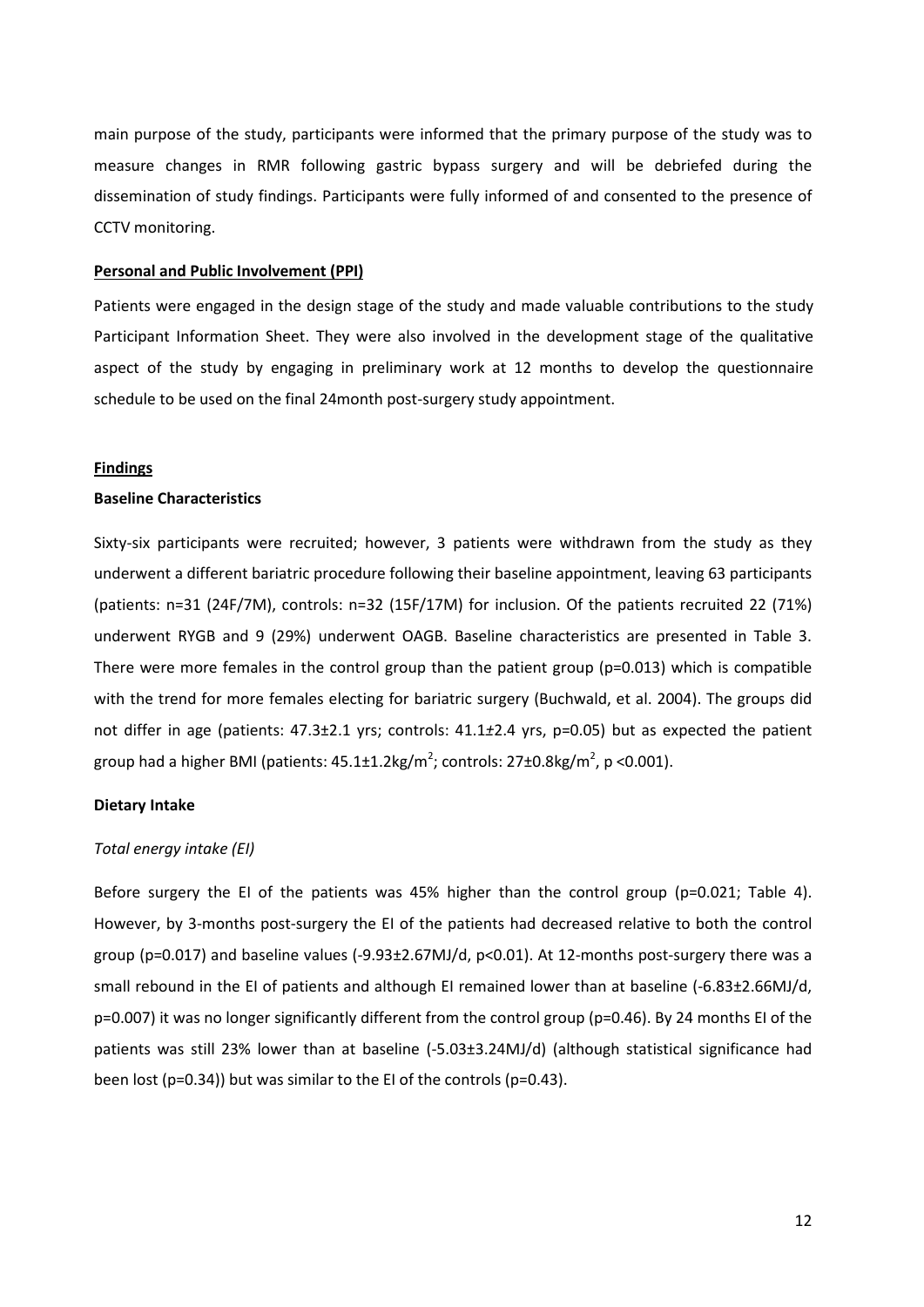|                                    | Patients (n=31) | Controls (n=32)          | p value    |
|------------------------------------|-----------------|--------------------------|------------|
| Female n (%)                       | 24(77.4)        | 15(46.9)                 | $0.013*$   |
| Age (yrs)                          | $47.3 \pm 2.1$  | $41.1 \pm 2.4$           | 0.053      |
| Weight (kg)                        | 122.9±4.1       | 78.1±2.6                 | $< 0.001*$ |
| Height (cm)                        | $165.2 \pm 1.7$ | 170.2±1.6                | $0.030*$   |
| BMI ( $\text{kg/m}^2$ )            | $45.1 \pm 1.2$  | 27.0±0.8                 | $< 0.001*$ |
| <b>BMI</b> category                |                 | $\overline{\phantom{0}}$ | $< 0.001*$ |
| Normal/Underweight n (%)           | 0               | 8(25)                    |            |
| Overweight n (%)                   | 0               | 17(53.1)                 |            |
| Obese n (%)                        | 31(100)         | 7(21.9)                  |            |
| Diabetic at baseline n (%)         | 18(58.1)        | 0                        | $< 0.001*$ |
| T1DM                               | 2(6.5)          | 0                        |            |
| T2DM                               | 16(51.6)        | $\mathbf 0$              |            |
| <b>Recruitment Site</b>            |                 |                          |            |
| <b>NHS England</b>                 | 14              |                          |            |
| <b>Phoenix Health NI (Private)</b> | 5               |                          |            |
| Letterkenny Hospital (ROI)         | 12              |                          |            |

## **Table 3 Characteristics of gastric bypass patients and control participants at baseline**

Data expressed as mean ±SEM unless otherwise stated. Differences between continuous variables were assessed using independent sample t-tests, categorical variables were assessed using chi-square. \* denotes difference (p<0.05) between groups. Abbreviations: BMI Body Mass Index; T1DM Type 1 Diabetes Mellitus; T2DM Type 2 Diabetes Mellitus; BMI category definitions: Normal/underweight <25kg/m2 Overweight 25- 30kg/m2 Obese >30kg/m2. NHS England recruitment sites were Phoenix Health (NHS referred; n=10), Imperial College Hospital, London (n=1) & Southmead Hospital, Bristol (n=3)

## *Dietary energy density (ED)*

A diet that is high in energy dense foods is often associated with obesity (Rouhani et al. 2016). However, in this study there was no difference in ED either pre- or post-surgery, with the exception that at 24 months post-surgery ED was higher in the control group than in the patients (p=0.043).

## *Relative macronutrient and macronutrient mix group intake*

There were no differences in the relative (%EI) intake from macronutrients or macronutrient mix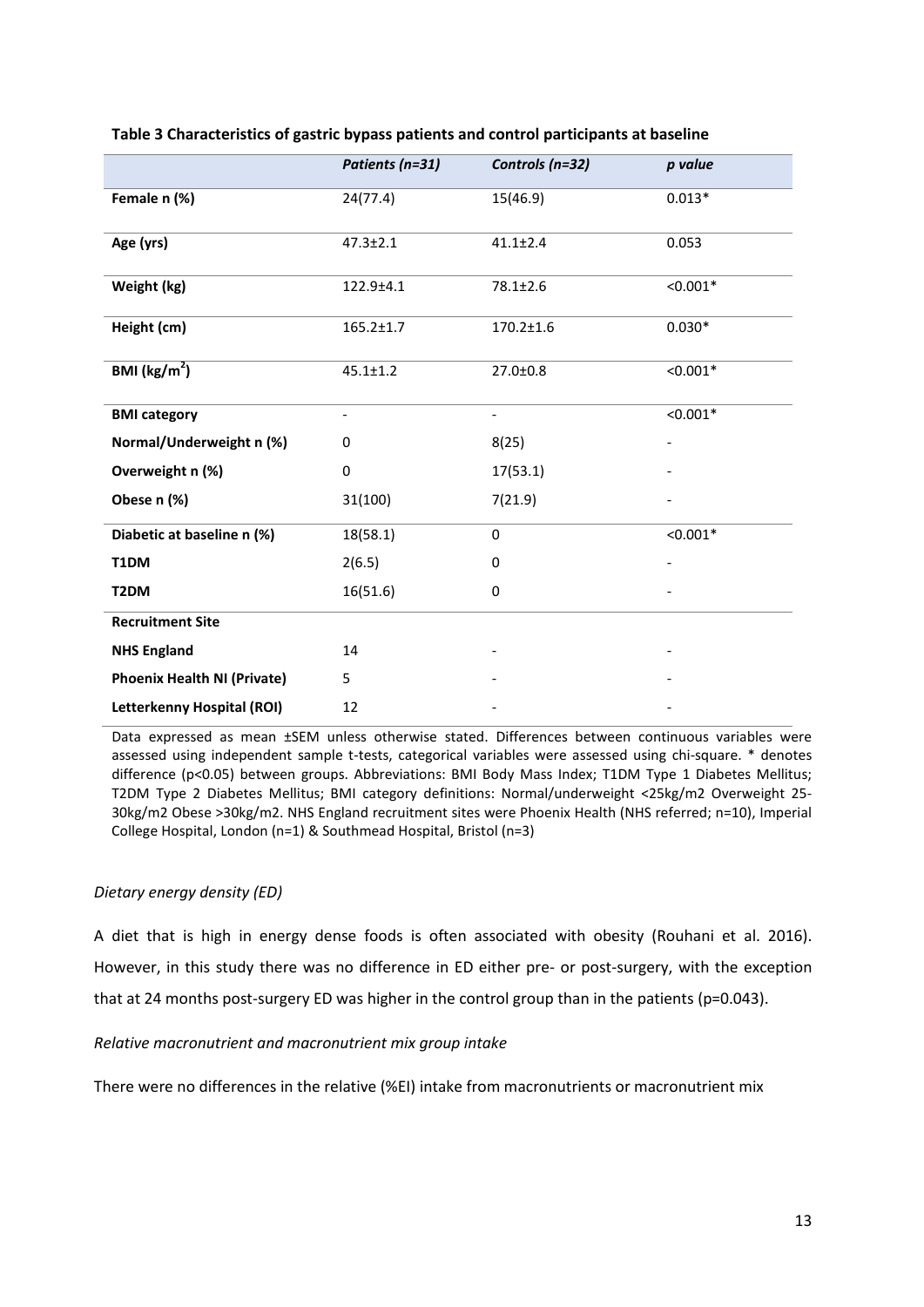groups between the groups at baseline (p≥0.158) and no overall effect of surgery and time (p>0.07, (Table 4, macronutrient mix group data not shown). However, patients did consume a higher protein intake at 3- and 12-months post-surgery.

**These data highlight that although patients were consuming less energy following surgery, this reduction in EI was not macronutrient specific, i.e., patients continued to eat the same foods as before surgery but in smaller portions.**

## *Reported Food preferences*

Prior to surgery, patients implied a lower desire to consume (implicit wanting) sweet foods compared to controls. Surgery and time had no overall effect on any measure of preference, liking or wanting (P≥0.508). However, between group analysis did indicate that patients had a lower preference for sweet foods preference post-surgery, with patients reporting a:

- lower expressed hedonic pleasure (explicit liking) of sweet foods at 3- and 24-months postsurgery (p<0.038),
- lower implied desire to consume (implicit wanting) of sweet foods at 3- and 12-months (p<0.001) post-surgery.

**Overall, there was no change observed in any preference for fat (liking or wanting) or in actual fat intake (%EI). Although patients reduced their stated preference for sweet foods post-surgery, this was not expressed in an actual reduction in sugar intake (% EI), suggesting that that subjective food preference measures are a poor predictor of actual food intake**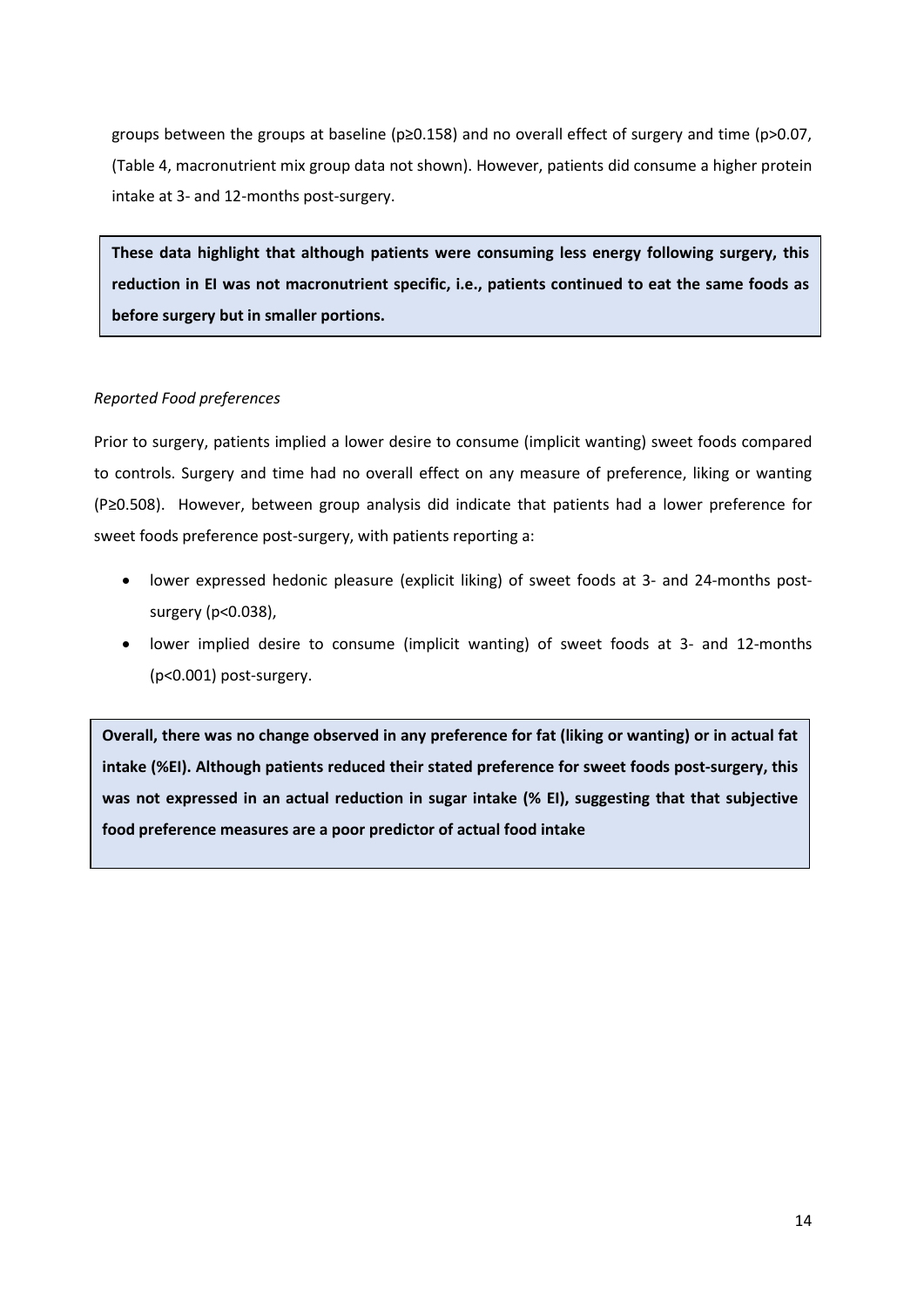|                       | $\mathbf n$ | <b>Baseline</b>              | At 3-months                  | Change         | 1yr post-                    | <b>Change</b>  | 2yr post-            | <b>Change</b>  | <b>ANOVA</b> |
|-----------------------|-------------|------------------------------|------------------------------|----------------|------------------------------|----------------|----------------------|----------------|--------------|
|                       |             |                              | post-surgery                 |                | surgery                      |                | surgery              |                | p-value      |
| Energy Intake (MJ/d)  |             |                              |                              |                |                              |                |                      |                |              |
| Patients              | 16          | $22.3 \pm 2.9$ <sup>\$</sup> | $12.4 \pm 1.0^{5*}$          | $-9.9 \pm 2.7$ | $15.4 \pm 1.1*$              | $-6.8 \pm 2.7$ | $17.2 \pm 1.6$       | $-5.0 \pm 3.2$ | 0.167        |
| Controls              | 16          | $15.3 \pm 1.2^5$             | $15.3 \pm 0.7^5$             | $-0.1 \pm 0.9$ | $16.6 \pm 1.4$               | $1.3 + 1.2$    | $19.3 \pm 2.1$       | $4.0 \pm 2.0$  |              |
| Energy Density (kJ/g) |             |                              |                              |                |                              |                |                      |                |              |
| Patients              | 22          | $7.5 \pm 0.3$                | $7.5 \pm 0.3$                | $0.0 + 0.3$    | $7.9 \pm 0.6$                | $0.4 \pm 0.5$  | 7.3 $\pm$ 0.5 $^{5}$ | $0.2 \pm 0.5$  | 0.238        |
| Controls              | 23          | $7.7 \pm 0.4$                | $8.1 \pm 0.4$                | $-0.4 \pm 0.4$ | $8.2 \pm 0.3$                | $-0.5 \pm 0.4$ | $8.4 \pm 0.5$        | $-0.8 + 0.5$   |              |
| <b>Macronutrients</b> |             |                              |                              |                |                              |                |                      |                |              |
| Protein (%EI)         |             |                              |                              |                |                              |                |                      |                |              |
| Patients              | 16          | $14.6 \pm 1.0$               | $16.1 \pm 1.2^5$             | $1.5 + 1.3$    | $15.8 \pm 0.9$ <sup>\$</sup> | $1.2 + 1.0$    | $14.8 \pm 1.0$       | $0.2 + 1.0$    | 0.803        |
| Controls              | 16          | $13.1 \pm 0.6$               | $12.4 \pm 0.6^5$             | $-0.7 + 0.7$   | $13.2 \pm 0.7^5$             | $0.1 + 1.0$    | 12.6±0.8             | $-0.5 \pm 0.8$ |              |
| Fat (%EI)             |             |                              |                              |                |                              |                |                      |                |              |
| Patients              | 16          | $37.4 \pm 2.0$               | $39.6 \pm 2.2$               | $2.1 \pm 2.8$  | $38.1 \pm 2.7$               | $0.7 \pm 2.5$  | $37.3 \pm 2.2$       | $-0.1 \pm 2.9$ | 0.073        |
| Controls              | 16          | $34.4 \pm 1.9$               | $35.6 \pm 1.4$               | $1.2 + 1.2$    | $35.1 \pm 2.4$               | $0.7 \pm 1.8$  | $38.1 \pm 2.2$       | $3.7 \pm 1.9$  |              |
| Saturated fat (%EI)   |             |                              |                              |                |                              |                |                      |                |              |
| Patients              | 16          | $15.9 \pm 0.9$               | $16.8 \pm 1.2$               | $0.9 + 1.5$    | $15.2 \pm 0.6$               | $-0.7{\pm}1.0$ | $16.1 \pm 1.0$       | $0.2 + 1.2$    | 0.158        |
| Controls              | 16          | $14.5 \pm 0.8$               | $15.4 \pm 0.9$               | $0.9 + 0.9$    | $14.6 \pm 1.0$               | $0.1 + 1.0$    | $17.7 \pm 1.5$       | $3.2 + 1.5$    |              |
| Carbohydrate (%EI)    |             |                              |                              |                |                              |                |                      |                |              |
| Patients              | 16          | 43.7±1.5                     | 40.6 $\pm$ 2.6 <sup>\$</sup> | $-3.0{\pm}2.7$ | $41.6 \pm 2.7$               | $-2.1 \pm 2.3$ | $43.9 \pm 2.4$       | $0.2 + 2.3$    | 0.154        |
| Controls              | 16          | $48.1 \pm 1.9$               | 47.7 $\pm$ 1.7 $^{\text{S}}$ | $-0.4 \pm 1.4$ | $46.6 \pm 2.4$               | $-1.5 \pm 2.2$ | $45.1 \pm 2.6$       | $-3.0 \pm 2.3$ |              |
| Sugar (%EI)           |             |                              |                              |                |                              |                |                      |                |              |
| Patients              | 16          | $21.3 \pm 1.7$               | $18.1 \pm 1.9$               | $-3.2 \pm 1.9$ | $20.0 \pm 1.6$               | $-1.3 \pm 1.6$ | $21.7 \pm 1.9$       | $0.4 + 2.0$    | 0.928        |
| Controls              | 16          | $21.6 \pm 1.6$               | $22.0 \pm 1.9$               | $0.4 \pm 1.5$  | $21.4 \pm 1.8$               | $-0.1 \pm 1.6$ | $19.3 \pm 2.1$       | $-2.3 \pm 1.7$ |              |

Table 4. Changes (mean+SEM) in energy, energy density and macronutrient intake in patient and control groups

Main effects assessed using two-way ANOVA (group x time). \*denotes differences (p<0.05) from baseline. \$ denotes differences (p<0.05) between groups. **EI** Energy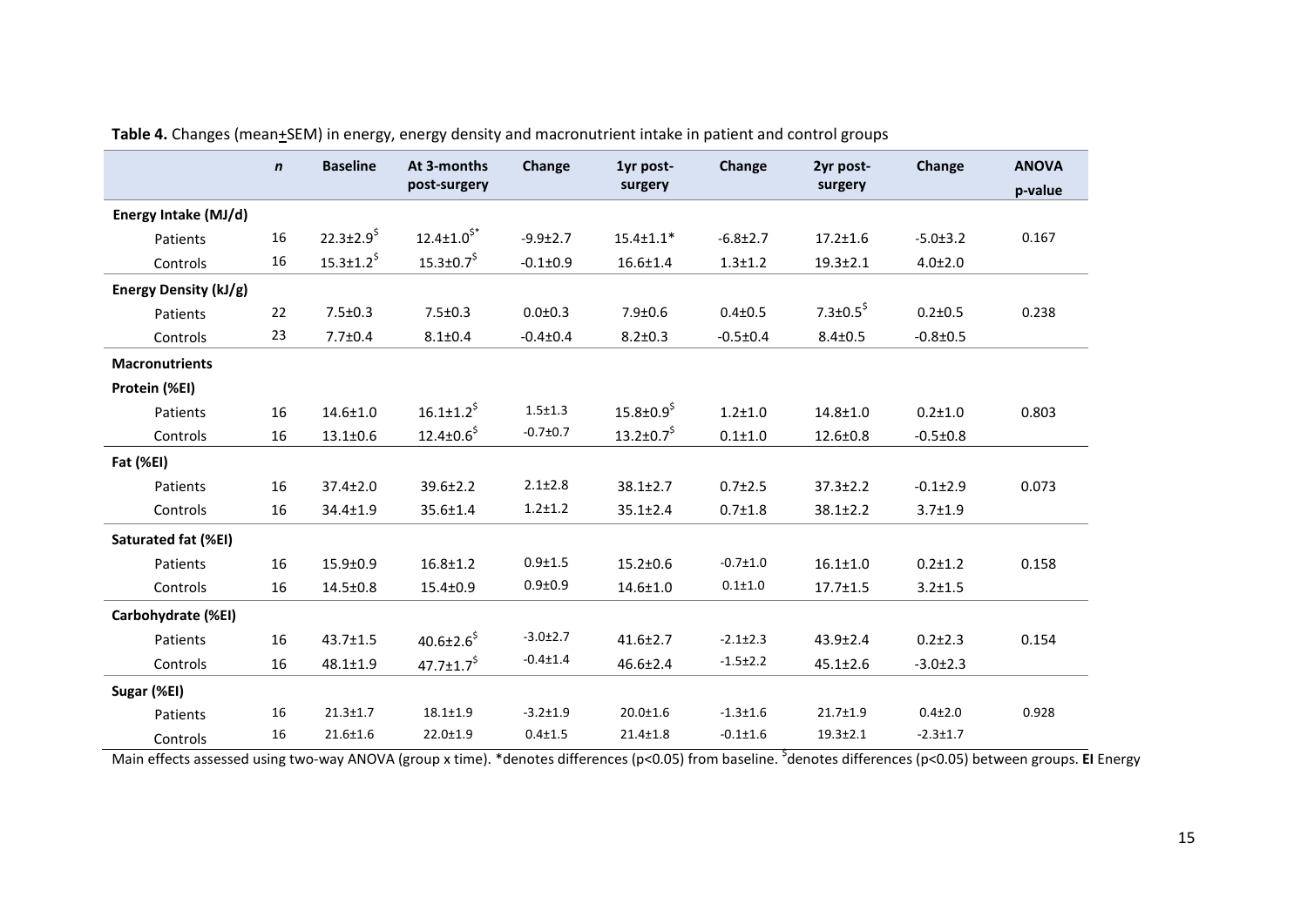*Food intake behaviour*

#### *Timing of eating*

When EI data were analysed by eating epoch (epoch 1: 7-11am, epoch 2: 11.01am-3pm, epoch 3: 3.01–7pm, epoch 4: 7.01-11pm), no differences emerged in the circadian patterning of EI across the day either between or within the patient and control groups at any time (p=0.776).

#### *Changes in eating patterns*

There were no differences in any measures of eating patterns i.e., frequency, duration, speed or energy content, between the groups at baseline (P>0.394).

However, by 3 months post-surgery patients were managing their food intake by eating more frequently, but simultaneously reducing their EI by eating smaller amounts of food (MJ, g) at a slower rate (g/min). However, by 12 months eating rate had started to increase and at 24 months the number of eating occasions at returned to a frequency similar to pre-surgery. However, the size of EO (MJ) remained lower than pre-surgery across all time points.

| <b>Behaviour parameter</b> |    | <b>Baseline</b> | 3 months                      | 12 months      | 24 months    | <b>ANOVA</b><br>P value |
|----------------------------|----|-----------------|-------------------------------|----------------|--------------|-------------------------|
|                            |    |                 |                               |                |              |                         |
| Number of EO (n)           |    |                 |                               |                |              |                         |
| Patients                   | 25 | 9±0.6           | $10 \pm 0.5*$                 | $11\pm0.8*$    | 6±0.5        | 0.021                   |
| Controls                   | 25 | 9±0.6           | $8 + 0.5$                     | 9±0.5          | $5±0.3*$     |                         |
| Time /EO (min)             |    |                 |                               |                |              |                         |
| Patients                   | 11 | 21±3.0          | $14 + 1.4$                    | $13 + 1.6$     | $13+2.4$     | 0.48                    |
| Controls                   | 10 | 20±3.8          | $17 + 1.10$                   | $15+2.1$       | $14+2.1$     |                         |
| MJ / EO                    |    |                 |                               |                |              |                         |
| Patients                   | 17 | 3±0.3           | $1\pm0.2^{5*}$                | $2 \pm 0.1*$   | $2\pm0.2*$   | 0.005                   |
| Controls                   | 18 | 3±0.31          | $3\pm0.4$ <sup>\$*</sup>      | $2 \pm 0.3*$   | $3±0.2*$     |                         |
| g/EO                       |    |                 |                               |                |              |                         |
| Patients                   | 11 | 582±51.7        | $276 \pm 39.9$ <sup>\$*</sup> | 371±41.0       | 363±72.5*    | 0.21                    |
| Controls                   | 10 | 610±113.8       | 440±104.7 <sup>\$</sup>       | 425±61.9       | 408±50.1     |                         |
| kJ/min                     |    |                 |                               |                |              |                         |
| Patients                   | 14 | 169±25.9        | $101 \pm 10.1$                | $131 \pm 19.8$ | $157 + 15.1$ | 0.10                    |
| Controls                   | 18 | 173±12.1        | $151 \pm 22.1$                | 143±19.2       | 192±12.9     |                         |
| g/min                      |    |                 |                               |                |              |                         |
| Patients                   | 14 | 31±3.6          | $21 \pm 1.6^5$                | $27+2.8$       | 29±2.6       | 0.07                    |
| Controls                   | 18 | $37+2.2$        | $29\pm2.6$ <sup>\$*</sup>     | 31±4.5         | $33+2.2$     |                         |

**Table 5.** Changes in eating behaviour of patient and control groups

Results from two-way ANOVA (group x time). \*denotes significant (p<0.05) change from baseline. <sup>\$</sup>denotes significant (p<0.05) between-group difference. **EO** Eating Occasion

#### **Changes in body composition**

By 1year post-surgery patients had lost over a quarter (25.4%; p<0.001) of their initial body weight, with only a small rebound at 24 months post-surgery and this weight loss was largely retained at 24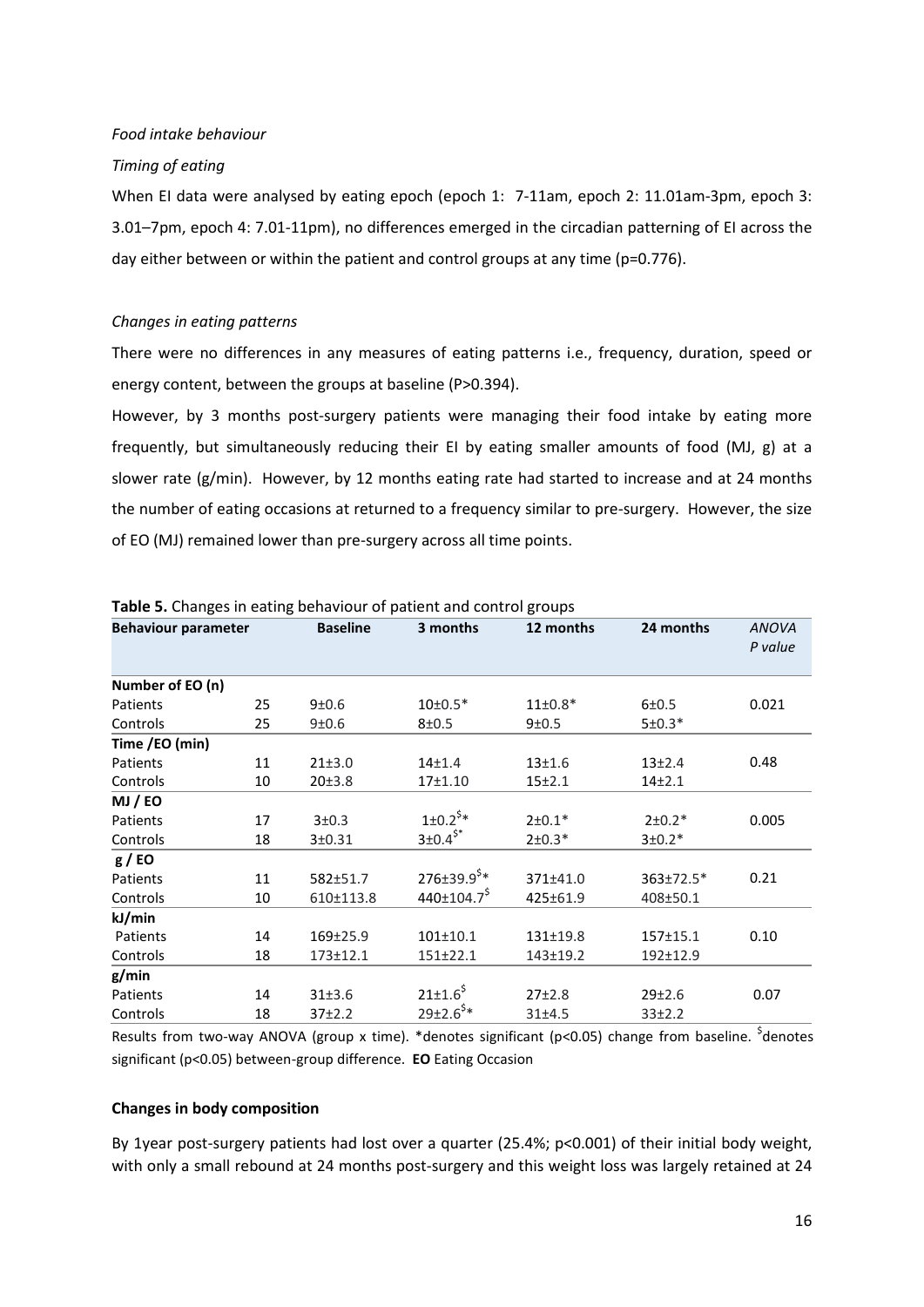months post-surgery (23.8%; p<0.001). In contrast the control group remained weight stable  $(p=1.00)$ .

The relative contribution of FM, LM and VF to total body mass in the patient group changed over time (Figure 2). At 12-and 24 months patients had lost a fat to lean ratio of approximately 4:1, equating to a loss of 45.0% of their body fat mass but only 11.2% of their LM at 12 months. At 24 months this equated to 43.0% loss in fat mass and 12.2% of their LM. This transition in fat: lean mass ratio is higher than what is generally achieved with other weight loss interventions (3:1), although the latter varies widely (Heymsfield et al 2014).

The relative contribution of FM, LM and VF to body mass in the control group did not change over time with FM increasing by 4.2% and LM by 1.8% over the duration of the study.

**These data on body composition indicate that patients lose proportionately more fat mass post-gastric bypass surgery while LM is better preserved. This effect will have a positive impact on RMR, as LM is its major determinant, helping patients maintain energy balance.** 



**Figure 2. Change (%) in body composition in patients and controls.** FM, fat mass; LM, lean ass; VF, visceral fat. \*denotes change (p<0.05) from baseline. Two-way ANOVA between groups (total weight, p<0.005; FM, p<0.001; LM, p<0.001; VF, p<0.001)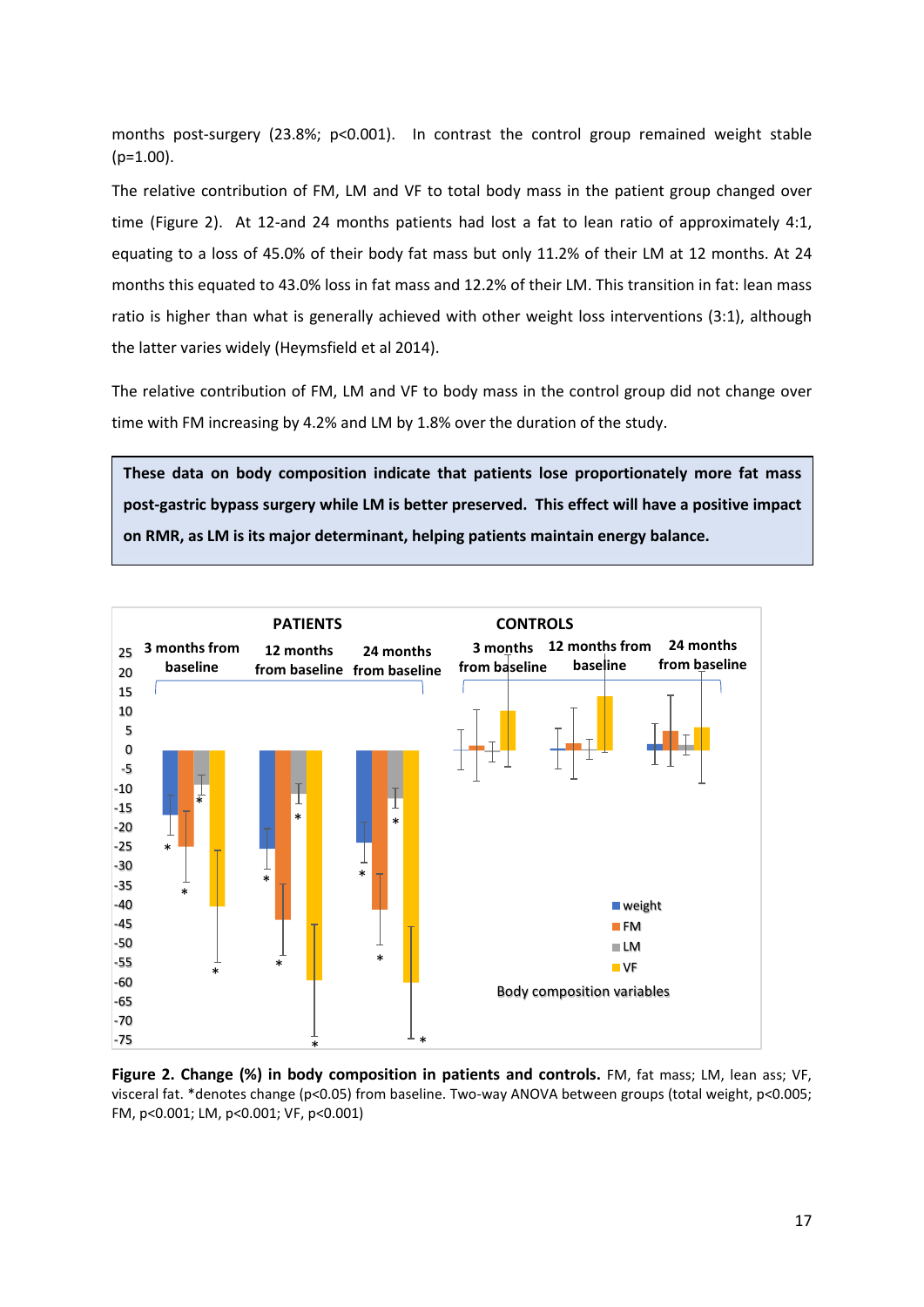#### **Energy expenditure**

#### *Total Energy Expenditure (TEE)*

Given the small number of patients whose TEE was assessed by DLW it was not possible to impute values for missing timepoints (COVID-19 related), leaving only 3 complete participant datasets. Overall TEE increased from baseline (Table 6).

#### *Resting Metabolic Rate (RMR)*

A reduction in the RMR of the patients (kJ/KgLM) was observed over time post-surgery (p<0.003). This can be accounted for by the post-operative weight loss, particularly the loss of LM which is the strongest driver of RMR. Interestingly, when expressed per kg body weight RMR increased (albeit nonsignificantly) at 12- (+3.3%) and 24-months (+7.6%) post-surgery perhaps reflecting the preservation of LM.

#### *Energy Cost of Physical Activity (PAL)*

Statistical analysis of the cost of physical activity was not conducted as there was only 3 complete patient datasets. However, the limited data available indicate that the physical activity level (PAL

**These data on energy expenditure indicate that the RMR of the patients reduces after surgery, reflecting their loss in body weight. However, this reduction may be offset to some extent by the retention of LM (the strongest driver of RMR) in patients post-surgery. In addition, the lower RMR may be compensated for, at least in part, by an increase in physical activity post-surgery resulting in an overall higher TEE.** 

(TEE/RMR)) of the patients increased after surgery.

#### **Medication Information**

At baseline, 18 patients were taking either prescribed antidiabetic, anti-hypertensive and/or lipidlowering medications. By 24-months post-surgery only six patients required the same dosage of medication that they took at baseline. All other patients either reduced dosage or discontinued the use of one or more medications.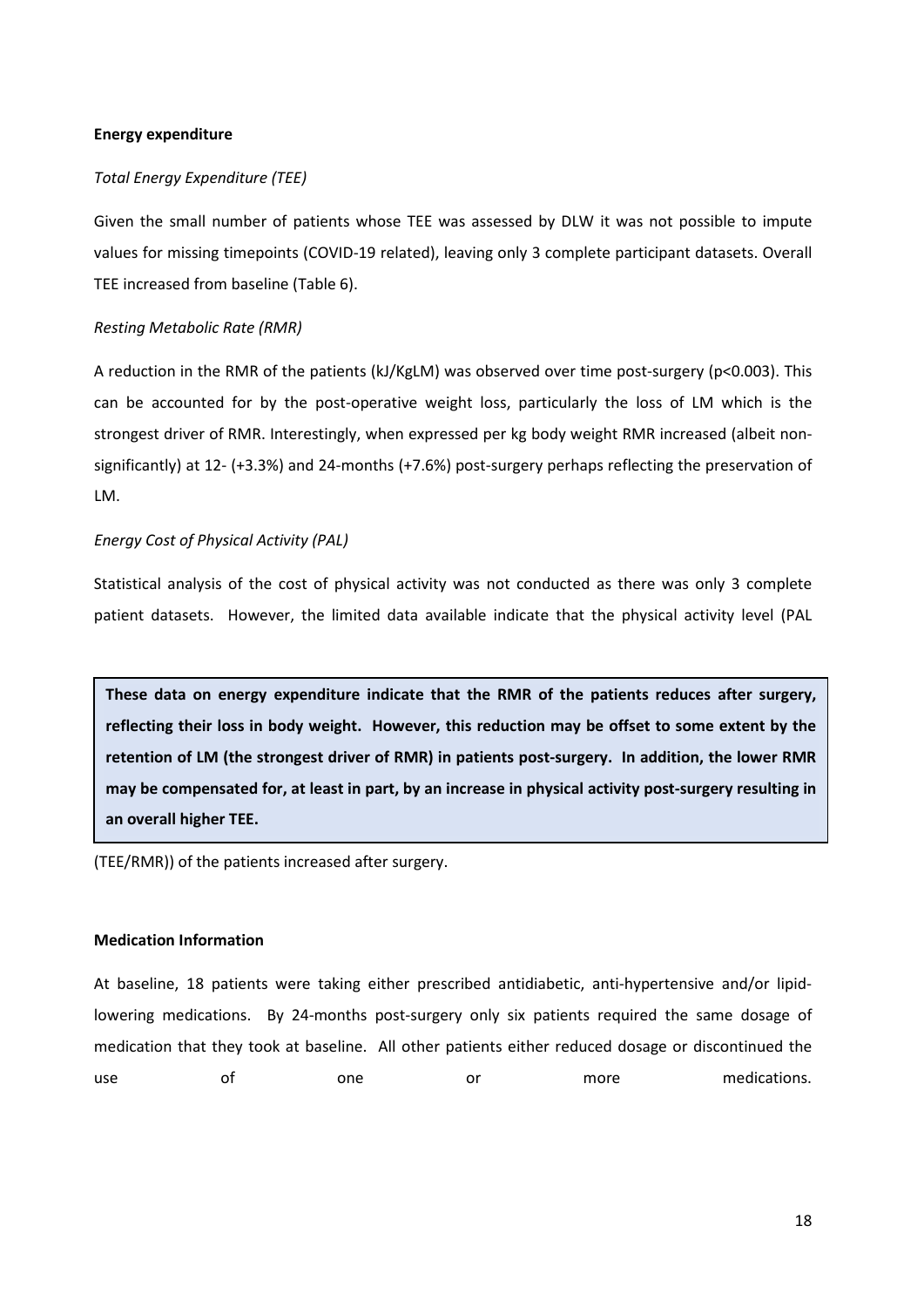|                          |    | <b>Baseline</b>              | 3-mths post-                  | Change         | 1yr post-       | Change           | 2yr post-        | Change        | p-value                  |
|--------------------------|----|------------------------------|-------------------------------|----------------|-----------------|------------------|------------------|---------------|--------------------------|
|                          |    |                              | surgery                       |                | surgery         |                  | surgery          |               |                          |
| RMR (MJ/d)               |    |                              |                               |                |                 |                  |                  |               |                          |
| Patients<br>Controls     | 17 | $10.3 \pm 0.7$ <sup>\$</sup> | $7.8 \pm 0.5*$                | $-2.5 \pm 0.5$ | $7.3 \pm 0.5*$  | $-3.0 \pm 0.6$   | 7.5±0.6\$*       | $-2.8 + 0.9$  | 0.160                    |
|                          | 13 | $6.9{\pm}0.5^5$              | $7.1 \pm 0.4$                 | $0.2{\pm}0.4$  | $6.5 \pm 0.4$   | $-0.4{\pm}0.4$   | $6.5 \pm 0.2$ \$ | $-0.4+0.3$    |                          |
| RMR (kJ/kg)              |    |                              |                               |                |                 |                  |                  |               |                          |
| Patients                 | 24 | $80.8 \pm 4.3$               | 76.4 $\pm$ 3.7 <sup>\$</sup>  | $-4.5 \pm 2.6$ | $81.9 \pm 4.7$  | $1.1 \pm 3.6$    | 83.4 ±4.8        | $2.6 \pm 5.2$ | 0.484                    |
| Controls                 | 13 | $99.4 \pm 6.9$               | 103.0 $\pm$ 5.4 <sup>\$</sup> | $3.7 \pm 4.8$  | $89.8 \pm 3.3$  | $-9.5 \pm 6.1$   | $93.6 \pm 4.4$   | $5.7 \pm 4.2$ |                          |
| RMR (kJ/kgLM)            |    |                              |                               |                |                 |                  |                  |               |                          |
| Patients                 | 17 | 174.9±11.8                   | $146.1 \pm 9.7*$              | $28.8 \pm 7.2$ | 140.7±10.1      | $-34.2 \pm 9.4*$ | 145.7±12.1       | 29.2±15.3     | 0.212                    |
| Controls                 | 13 | 155.3±9.4                    | $162.4 \pm 7.8$               | $7.1 \pm 7.5$  | $142.3 \pm 5.8$ | $-13.0 + 9.5$    | 146.5±5.7        | $-8.8 + 6.9$  |                          |
| TEE (MJ/d)<br>Patients   | 3  | $7.5 \pm 3.1$                | $10.4 \pm 1.4$                | $2.9 + 2.7$    | $9.6 \pm 0.7$   | $2.1 \pm 3.8$    | $8.9 + 0.2$      | $1.4 + 3.3$   | 0.801                    |
| <b>Total energy cost</b> |    |                              |                               |                |                 |                  |                  |               |                          |
| of PA (PAL)<br>Patients  | 3  | $0.9 + 0.4$                  | $1.5 \pm 0.4$                 | 1.4            | $1.6 + 0.2$     | $1.2 \pm 0.4$    | $1.3 + 0.1$      | $0.5 \pm 0.5$ | $\overline{\phantom{a}}$ |

**Table 6: Changes in energy expenditure measures (mean +SEM) in patient post-gastric bypass surgery** 

Main effects assessed using two-way ANOVA (group x time) and Friedman's test for non-normal data (n=3). Change indicates change from baseline values. Data considered significant at the p<0.05 level. \*denotes differences (p<0.05) from baseline. <sup>\$</sup>denotes differences (p<0.05) between groups. RMR; resting metabolic rate, TEE; Total Energy Expenditure (measured by doubly labelled water)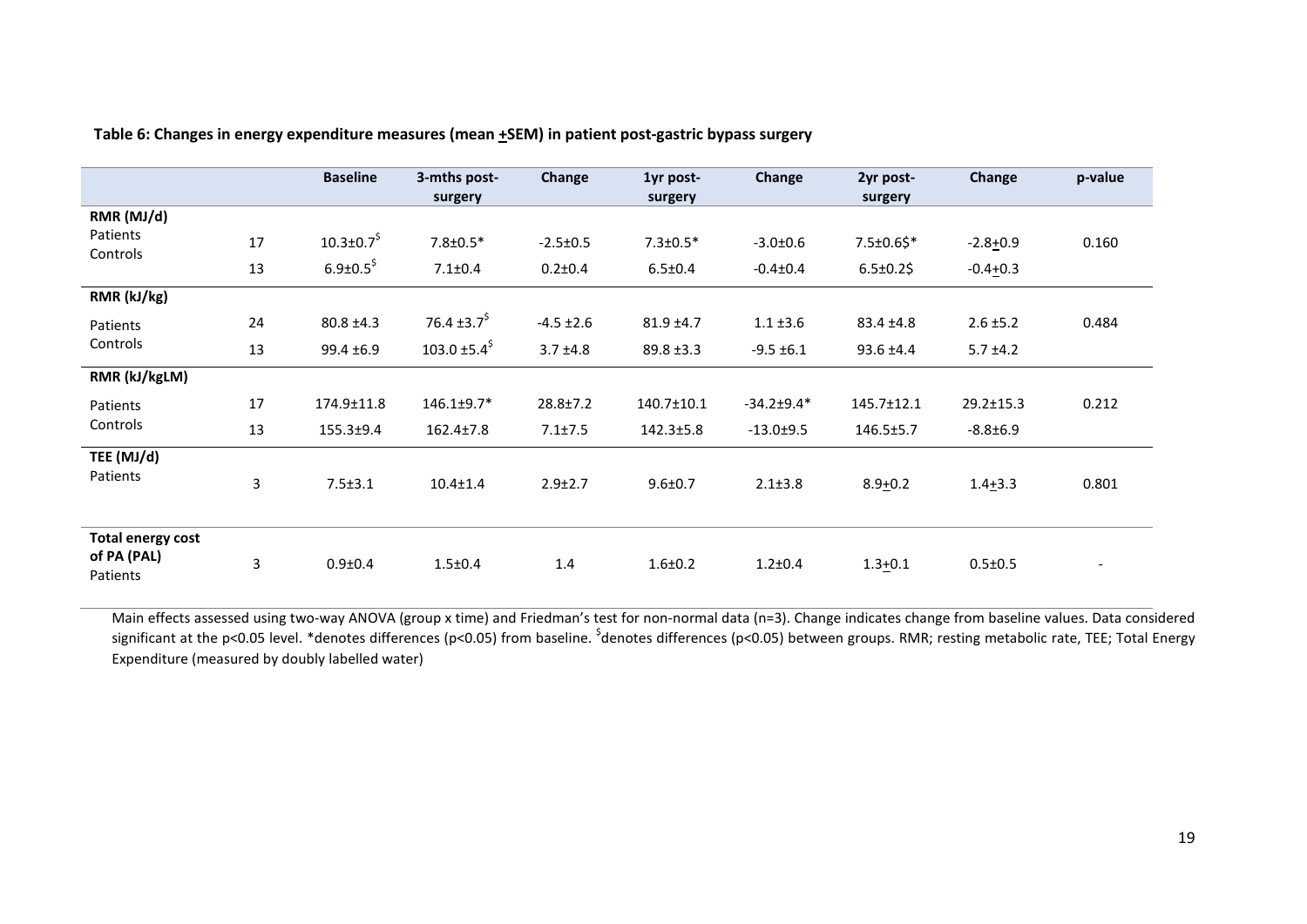## **Qualitative Findings**

Three main themes emerged from the qualitative data (changes in eating behaviour; factors influencing patient satisfaction; factors that influence weight regain) from which further subthemes were identified (Figure 3).

| Changes in eating<br>practices | influencing<br><b>Factors</b><br>patient satisfaction | <b>Factors influencing</b><br>weight regain |
|--------------------------------|-------------------------------------------------------|---------------------------------------------|
| Eat less                       | Weight loss,                                          | Old habits die hard                         |
| Eat to live                    | Health improvements,                                  | Lack of clinical                            |
| Eat to feel better,            | Support network                                       | support                                     |
| Eat what I cook                | Information/preparation                               |                                             |
| Dislike what I used to         | Expectations                                          |                                             |
| like                           | Surgical care                                         |                                             |

**Figure 3. Issues emerging from qualitative discussions with patients 24-months after gastric bypass**

Patients reported adjusting their eating post-surgery in a number of ways (Figure 3) and generally had a more positive attitude towards food, perhaps driven by their weight loss and the overall health benefits experienced. It was interesting to compare these outcomes with the quantitative study outcomes, noting that patients reported eating less 'Eat less' and a change in food preferences 'Dislike what I used to like'. Overall patients also talked positively about their surgery, identifying their support network (clinical team, family/friends/work colleagues) as key players in helping to meet their expectations and therefore impacting on the satisfaction with their surgery.

Of concern, however, is that the positive eating practices adopted following surgery, might not be maintained in the longer term through the admission of the patients that 'old habits die hard' and how a lack of clinical support from dietitians, counsellors etc. may have contributed to some weight regain in the longer term. Patients admitted feeling left to manage their diet alone when they felt they would benefit from more input from dieticians and counselling to overcome these hurdles.

**There is a direct link between individualised care and patient satisfaction which, in turn, may significantly impact on the prevention of weight regain. Longer-term personally tailored advice from health professionals is recommended to reinforce positive eating practices and support positive changes to the patient's health and wellbeing.**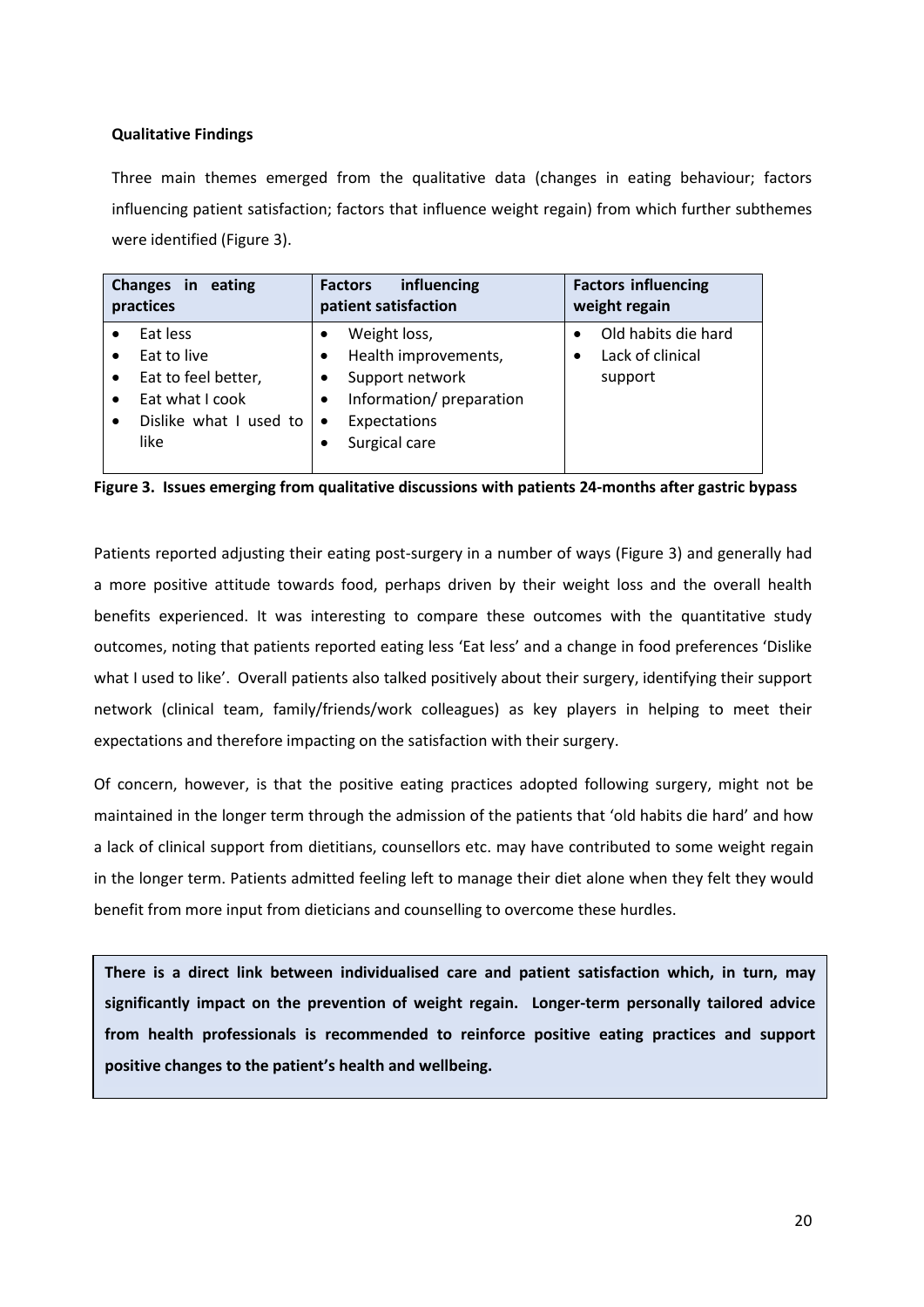#### **Key findings and Conclusion**

- Before surgery the patients had a greater EI than the control group (45% more), but there was no difference in the **relative contributions of macronutrients** to EI.
- Following gastric bypass patients consumed 21.5% **less energy** (6.83MJ/d less at 12 months post-surgery) but were eating more frequently
- Despite an indication of a **reduced preference** for sweet food there was no change in the relative contributions of macronutrients consumed post-surgery, indicating that the **same foods** were being consumed but in **smaller amounts**.
- Patients achieved a maximum total **body weight loss of 25%** with a 4:1 ratio of fat to lean mass loss at 12 post-surgery. In contrast, the relative contribution of LM to total body mass in the control group remained stable over time.
- The expected **decrease in RMR** of the patients as a result of weight loss was **offset to some extent by the maintenance of LM post-surgery**. In addition, the lower RMR may be compensated for, at least in part, by an increase in physical activity post-surgery resulting in an overall **higher energy expenditure**. However, this work was only conducted on a small number of patients.
- Two thirds of patients requiring obesity-related medications (e.g., antidiabetic, antihypertensive, lipid-lowering) had reduced or no longer required these **medications** by 24 months post-surgery.
- Qualitative data highlighted a direct association between **individualised clinical care** and patient post-surgery satisfaction and prevention of weight regain.

This study is the first to objectively measure food intake across multiple eating occasions in patients after gastric bypass surgery. The findings concur with outcomes from an earlier Danish study where objective measurements were taken in a bariatric surgery population during a single eating occasion (Nielsen et al., 2017; Nielsen et al., 2018).

A robust methodology to assess the various components of eating and other associated behaviours is imperative for understanding the causal mechanisms underlying changes in food intake after bariatric surgery. While this unique study design represented a compromise between the demands of external and internal validity it has filled a critical void in understanding the dynamics of food selection and intake behaviour following bariatric surgery which, hitherto, has suffered from overreliance on and uncritical acceptance of the purported integrity of self-reported food intake data.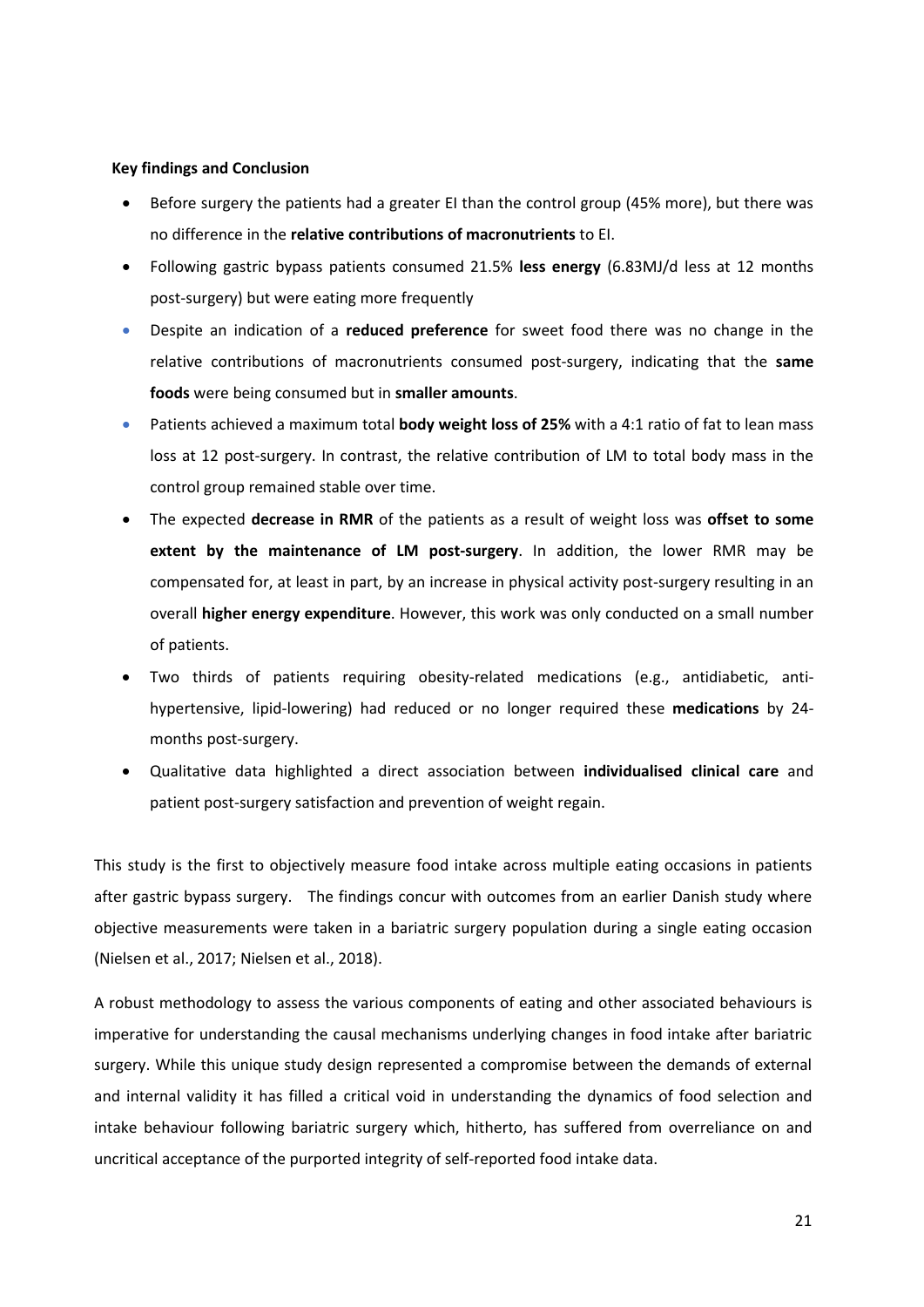#### **Practice and Policy Implications/Recommendations/Pathways to Impact**

Understanding the underlying mechanisms and postoperative eating behaviours that contribute to individual variability in the reduction of EI and body weight following surgery could help identify those who are most likely to benefit from gastric bypass surgery and provide more individually targeted approaches to optimise the treatment and management of obesity and type 2 diabetes. It may also have the potential to inform the development of more targeted approaches for the majority of people with obesity/ type 2 diabetes who will manage the condition by non-surgical treatments and allow patients to make more informed decisions regarding their treatment approaches.

This unique study protocol and the employment of robust fit-for purpose experimental tools also presents a unique opportunity to gain a further, deeper understanding of the **long-term** dynamics of food intake, food preferences and weight trajectory by following up this well-characterised cohort at 5 years post-surgery.

#### **References**

Popkin, B.M. and Gordon-Larsen, P. (2004) The nutrition transition: worldwide obesity dynamics and their determinants. International Journal of Obesity, 28, S2-S9.

Popkin, B.M. and Slining, M.M. (2013) New dynamics in global obesity facing lowand middle-income countries. Obesity Reviews, 14(S2), 11-20. Dixon et al. 2019

Yusefzadeh, H., Rahimi, B. and Rashidi, A. (2019) Economic burden of obesity: A systematic review. Social Health and Behaviour, 2, 7-12. Cummings et al. 2016

Abdeen G. and le Roux, C.W. (2016) Mechanism Underlying the Weight Loss and Complications of Roux-en-Y Gastric Bypass. Review. Obesity Surgery, 26(2), 410- 421. Livingstone & Black, 2003

Kenler H.A., Brolin R.E. and Cody, R.P. (1990) Changes in eating behavior after horizontal gastroplasty and Roux-en-Y gastric bypass. American Journal of Clinical Nutrition, 52(1), 87-92. le Roux et al, 2011

Colquitt, J.L., Pickett, K., Loveman, E., Frampton, G.K. (2014) Surgery for weight loss in adults. Cochrane Database of Systematic Reviews. 8. 1645-1858 Chrostowska, M., Szyndler, A. and Hoffman, M. (2013) Impact of obesity on cardiovascular health. Best Practice and Research Clinical Endocrinology and Metabolism, 27(2), 147-156. Solouki et al. 2018

Lee, W., Yu, P., Wang, W., Chen, T., Wei, P. and Huang, M. (2005) Laparoscopic Roux-en-Y versus Mini-Gastric Bypass for the treatment of morbid obesity: A prospective randomized controlled clinical trial. Annals of Surgery, 242(1), 20-28. Magouliotis et al. 2019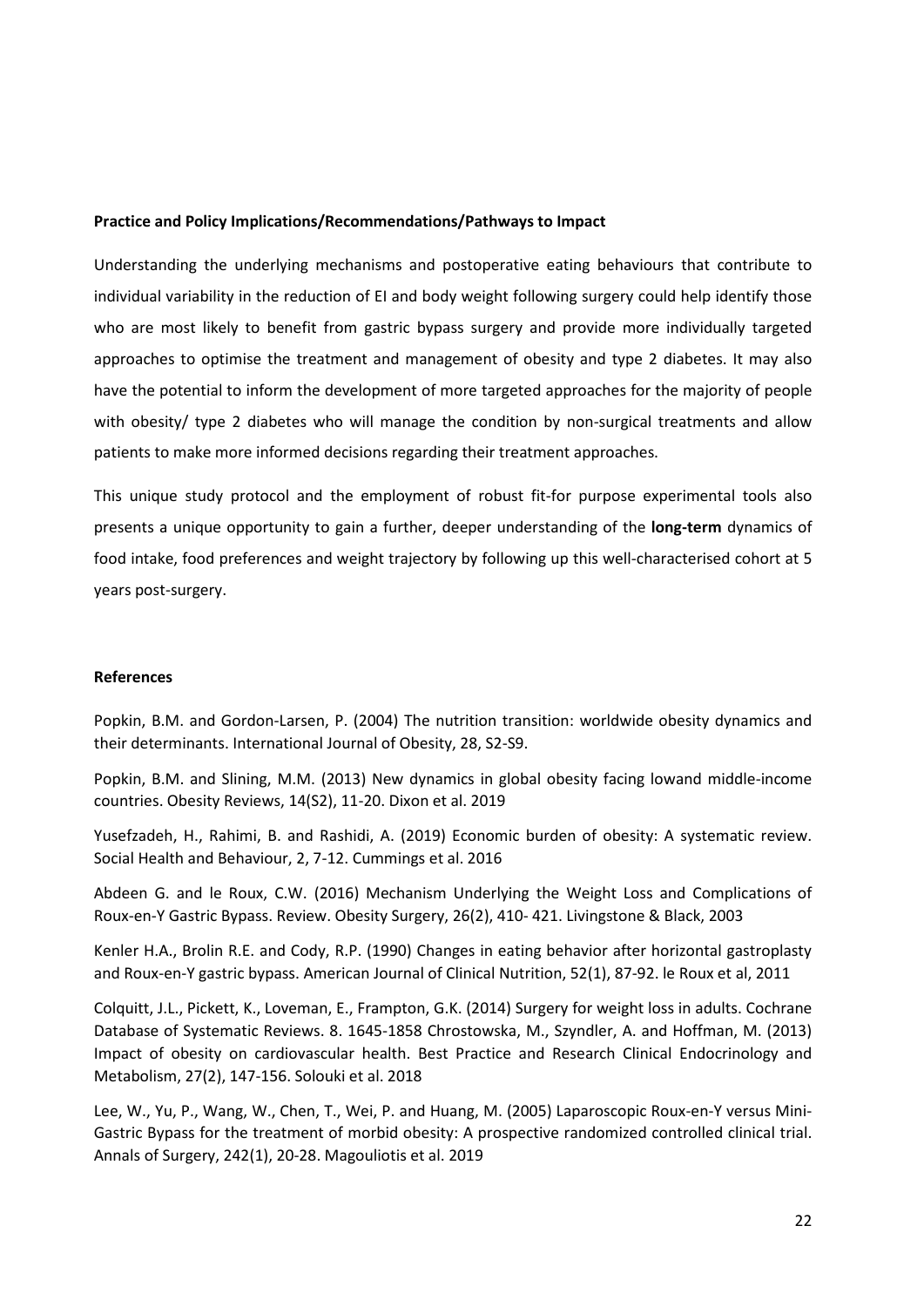Warde-Kamar, J., Rogers M., Flancbaum, L. and Laferrere, B. (2004) Calorie intake and meal patterns up to 4 years after Roux-en-Y gastric bypass surgery. Obesity Surgery, 14(8), 1070-1079.

Kruseman M., Leimgruber A., Zumbach F. and Golay, A. (2010) Dietary, Weight, and Psychological Changes among Patients with Obesity, 8 Years after Gastric Bypass. Journal of the American Dietetic Association, 110(4), 527-534. Moize et al. 2013;

Janmohammadi, P., Sajadi, F., Alizadeh, S. and Daneshzad, E. (2019) Comparison of Energy and Food Intake Between Gastric Bypass and Sleeve Gastrectomy: A Metaanalysis and Systematic Review. Obesity Surgery, 29(3), 1040-1048. Mahawar and Sharples, 2017

Morinigo R., Moize V., Musri M., Lacy A.M., Navarro S., Marin J.L., Delgado S., Casamitjana R. and Vidal, J. (2006) Glucagon-like peptide-1, peptide YY, hunger, and satiety after gastric bypass surgery in morbidly obese subjects. Journal of Clinical Endocrinology and Metabolism, 91(5), 1735-1740.

Le Roux C.W., Welbourn R., Werling M., Osborne A., Kokkinos A., Laurenius A., Lonroth H., Fandriks L., Ghatei M.A., Bloom S.R. and Olbers, T. (2007) Gut hormones as mediators of appetite and weight loss after Roux-en-Y gastric bypass. Annals of Surgery, 246(5), 780-785.

Falken Y., Hellstrom P.M., Holst J.J. and Naslund, E. (2011) Changes in glucose homeostasis after Rouxen-Y gastric bypass surgery for obesity at day three, two months, and one year after surgery: Role of gut peptides. Journal of Clinical Endocrinology and Metabolism, 96(7), 2227-2235. Holst et al. 2018

Zheng, H., Shin, A.C., Lenard, N.R., Townsend, R.L., Patterson, L.M., Sigalet, D.L. and Berthoud, H. (2009) Meal patterns, satiety, and food choice in a rat model of Roux-en-Y gastric bypass surgery. American Journal of Physiology – Regulatory, Integrative and Comparative Physiology, 297(5). R1273- 1282.

Laurenius, A., Larsson I., Bueter M., Melanson K.J., Bosaeus I., Forslund H.B., Lonroth H., Fandriks L. and Olbers, T. (2012) Changes in eating behaviour and meal pattern following Roux-en-Y gastric bypass. International Journal of Obesity, 36(3), 348-355.

Laurenius A., Larsson I., Melanson K.J., Lindroos A.K., Lonroth H., Bosaeus I. and Olbers, T. (2013) Decreased energy density and changes in food selection following Roux-en-Y gastric bypass. European Journal of Clinical Nutrition, 67(2), 168-173.

Kenler H.A., Brolin R.E. and Cody, R.P. (1990) Changes in eating behavior after horizontal gastroplasty and Roux-en-Y gastric bypass. American Journal of Clinical Nutrition, 52(1), 87-92.

Nielsen, M.S., Schmidt, J.B., le Roux, C.W. and Sjödin, A. (2019) Effects of Rouxen-Y Gastric Bypass and Sleeve Gastrectomy on food preferences and potential mechanisms involved. Current Obesity Reports, 8, 292-300.

le Roux, C.W., Bueter, M., Theis, N., Werling, M., Ashrafian, H., Lowenstein, C., Athanasiou, T., Bloom, S.R., Spector, A.C., Olbers, T. and Lutz, T.A. (2011) Gastric bypass reduces fat intake and preference. American Journal of Physiology - Regulatory Integrative & Comparative Physiology, 301(4), R1057-66.

Mathes, C.M., Bohenenkamp, R.A., le Roux, C.W. and Spector, A.C. (2015) Reduced sweet and fatty fluid intake after Roux-en-Y gastric bypass in rates is dependent on experience without change in stimulus motivational potency. American Journal of Physiology – Regulatory Integrative and Comparative Physiology, 309(8), R864-874.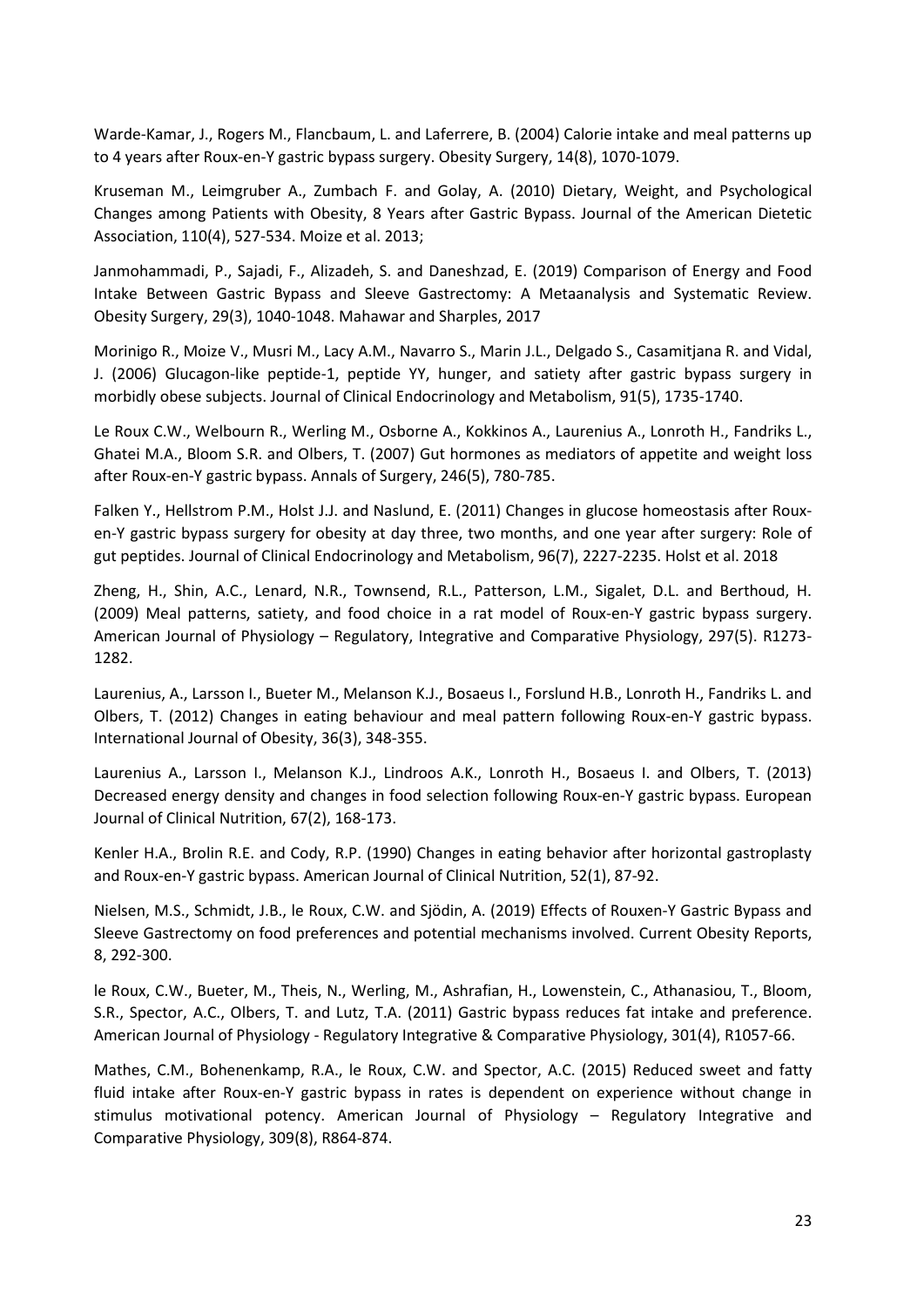Mathes, C., Letourneau, C., Blonde, G.D., le Roux, C.W. and Spector, A.C. (2016) Roux-en-Y gastric bypass in rats progressively decreases the proportion of fat calories selected from a palatable cafeteria diet. American Journal of Physiology. Regulatory, integrative and comparative physiology, 310(10), R952-9.

Hyde, K.M., Blonde, G.D., Bueter, M., le Roux, C.W. and Spector, A.C. (2020) Gastric bypass in female rates lowers concentrated sugar solution intake and preference without affecting brief-access licking after long-term sugar exposure. American Journal of Physiology – Regulatory Integrative and Comparative Physiology, 318(5), R870-885.

Mathes C.M. and Spector, A.C. (2012) Food selection and taste changes in humans after Roux-en-Y gastric bypass surgery: A direct-measures approach. Physiology and Behavior, 107(4), 476-483. Kenler et al., 1990

Olbers, T., Björkman, S., Lindroos, A.K., Maleckas, A., Lönn, L., Sjöstrom, L. and Lönorth, H. (2006) Body composition, dietary intake and energy expenditure after laparoscopic Roux-en-Y gastric bypass and Laparoscopic Vertical Banded Gastroplasty: A Randomized Clinical Trial. Annals of Surgery, 244(5), 715- 722.

Brolin R.E., Robertson L.B., Kenler H.A. and Cody, R.P. (1994) Weight loss and dietary intake after vertical banded gastroplasty and Roux-en-Y gastric bypass. Annals of Surgery, 220(6), 782-790. Laurenius et al., 2012

Coulman, K.D., Abdelrahman, T., Owen-Smith, A., Andrews, R.C., Welbourn, R. and Blazeby, J.M. (2013) Patient-reported outcomes in bariatric surgery: a systematic review of standards of reporting. Obesity Reviews, 14(9), 707-720.

Hopkins, J.C., Howes, N., Chalmers, K., Savovic, J., Whale, K., Coulman, K.D., Welbourn, R., Whistance, R.N., Andrews, R.C., Byrne, J.P., Mahon, D., Blazeby, J.M. and By-Band Trial Management Group. (2015) Outcome reporting in bariatric surgery: an in-depth analysis to inform the development of a core outcome set, the BARIACT Study. Obesity Reviews, 16(1), 88-106.

Mocanu, V., Nasralla, A., Dang, J., Jacobson, M., Switzer, N., Madsen, K., Birch, D.W. and Karmali, S. (2019) Ongoing Inconsistencies in Weight Loss Reporting Following Bariatric Surgery: a Systematic Review. Obesity Surgery, 29(4):1375-1387. DOI: [10.1007/s11695-018-03702-6](https://doi.org/10.1007/s11695-018-03702-6)

Redpath, TL., MBE., Livingstone, Dunne, AA., Boyd, A., leRoux, CW., Spector, AC and Price, RK. (2021) Methodological issues in assessing change in dietary intake and appetite following gastric bypass surgery: A systematic review, 1-19. Obesity Reviews. DOI: 10.1111/obr.13202

Nielsen M.S., Christensen B.J., Ritz C., Rasmussen S., Hansen T.T., Bredie W.L.P., Le Roux C.W., Sjodin A. and Schmidt, J.B. (2017) Roux-En-Y Gastric Bypass and Sleeve Gastrectomy Does Not Affect Food Preferences When Assessed by an Ad libitum Buffet Meal. Obesity Surgery, 27(10), 1-7.

Nielsen, M.S., Rasmussen, S., Just Christensen, B., Ritz, C., le Roux, C.W., Berg Schmidt, J. and Sjödin, A. (2018) Bariatric Surgery Does Not Affect Food Preferences, but Individual Changes in Food Preferences May Predict Weight Loss. Obesity, 26(12), 1879-1887.

Saeidi N., Nestoridi E., Kucharczyk J., Uygun MK., Yarmush ML., Stylopoulos N. (2012) Sleeve gastrectomy and Roux-en-Y gastric bypass exhibit differential effects on food preferences, nutrient absorption and energy expenditure in obese rats. Int J Obes (Lond). 36(11): 1396-1402